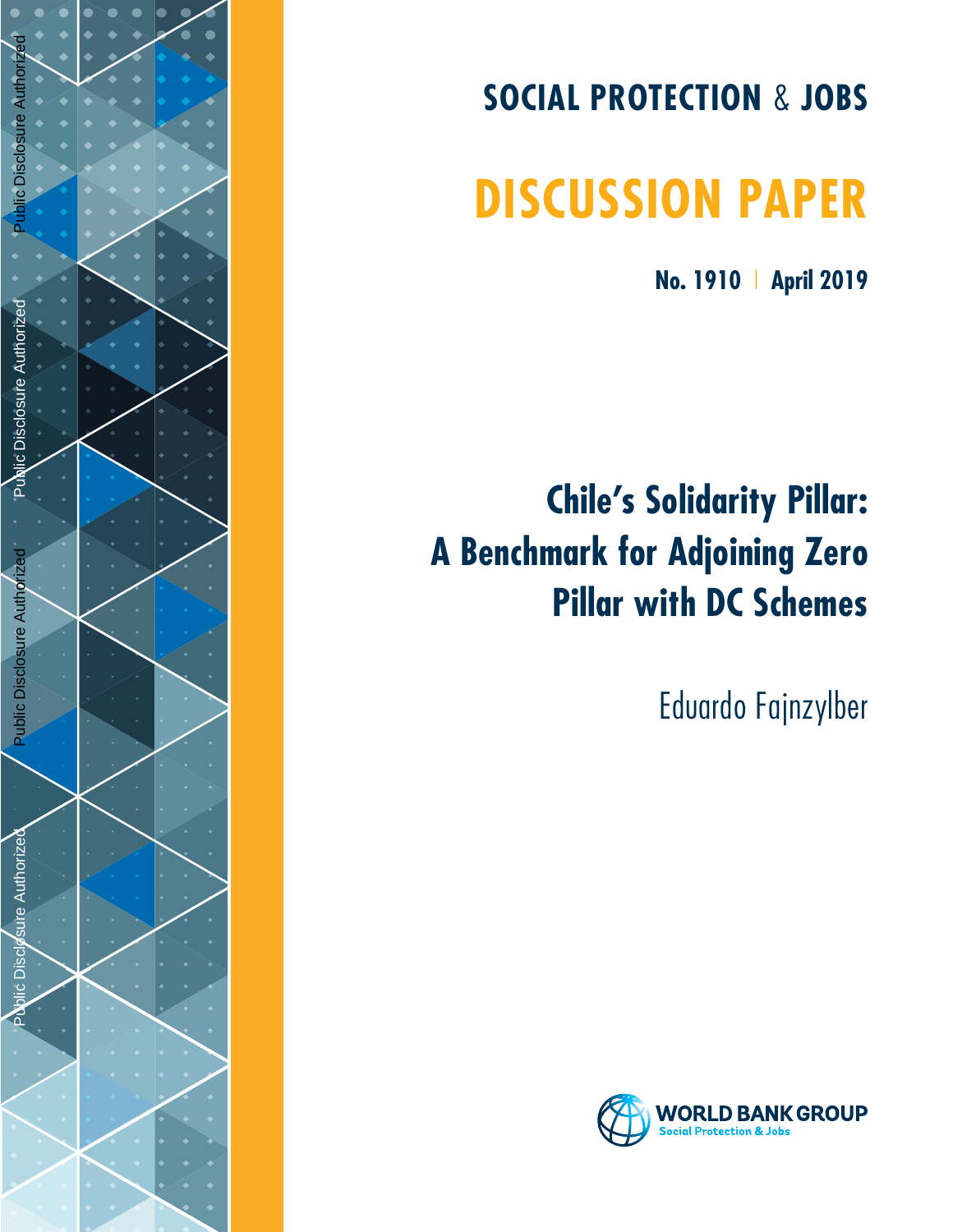© 2019 International Bank for Reconstruction and Development / The World Bank

1818 H Street NW Washington DC 20433 Telephone: +1 (202) 473 1000 Internet: www.worldbank.org

This work is a product of the staff of The World Bank with external contributions. The findings, interpretations, and conclusions expressed in this work do not necessarily reflect the views of The World Bank, its Board of Executive Directors, or the governments they represent.

The World Bank does not guarantee the accuracy of the data included in this work. The boundaries, colors, denominations, and other information shown on any map in this work do not imply any judgment on the part of The World Bank concerning the legal status of any territory or the endorsement or acceptance of such boundaries.

#### RIGHTS AND PERMISSIONS

The material in this work is subject to copyright. Because The World Bank encourages dissemination of its knowledge, this work may be reproduced, in whole or in part, for noncommercial purposes as long as full attribution to this work is given.

Any queries on rights and licenses, including subsidiary rights, should be addressed to World Bank Publications, The World Bank Group, 1818 H Street NW, Washington, DC 20433, USA; fax: +1 (202) 522 2625; e-mail: pubrights@worldbank.org.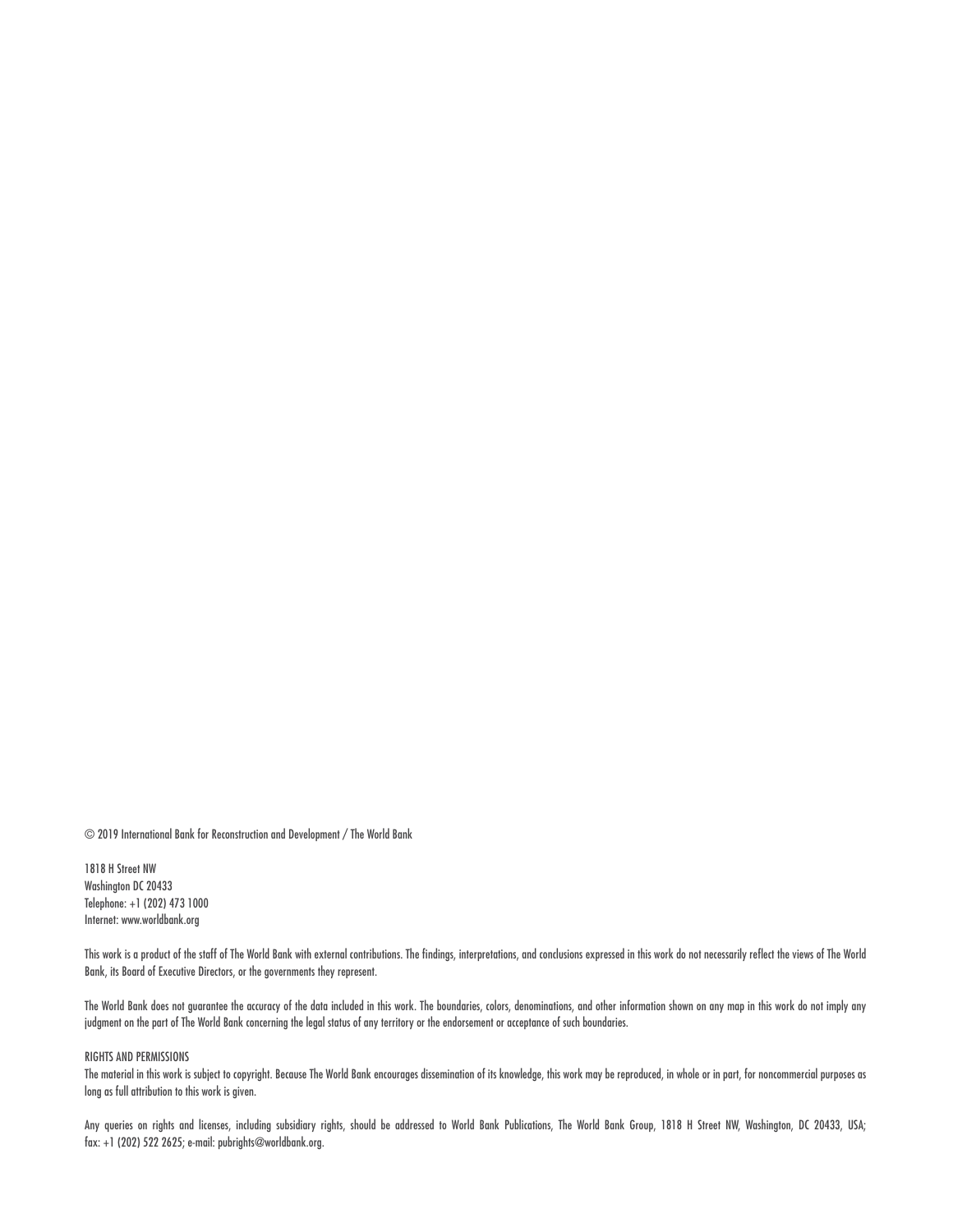**Abstract:** In 2008, Chile introduced a New Solidarity Pillar (NSP) designed to eliminate the incidence of poverty among elderly adults by setting a floor at around 40 percent of the minimum monthly income for the poorest 60 percent of the population. This paper describes the NSP's main characteristics and the main results achieved during its first seven years of operations: coverage, fiscal cost, poverty reduction, and the system's role in reducing the significant gender gap in pensions. Its effects on incentives to contribute are discussed, as well as the literature that has attempted to measure these effects. Finally, the main challenges facing the NSP and the implications for other countries under defined contribution pension schemes are summarized.

**Key words**: Social Security, Income Protection, Redistribution

**JEL codes**: H55, H21, H23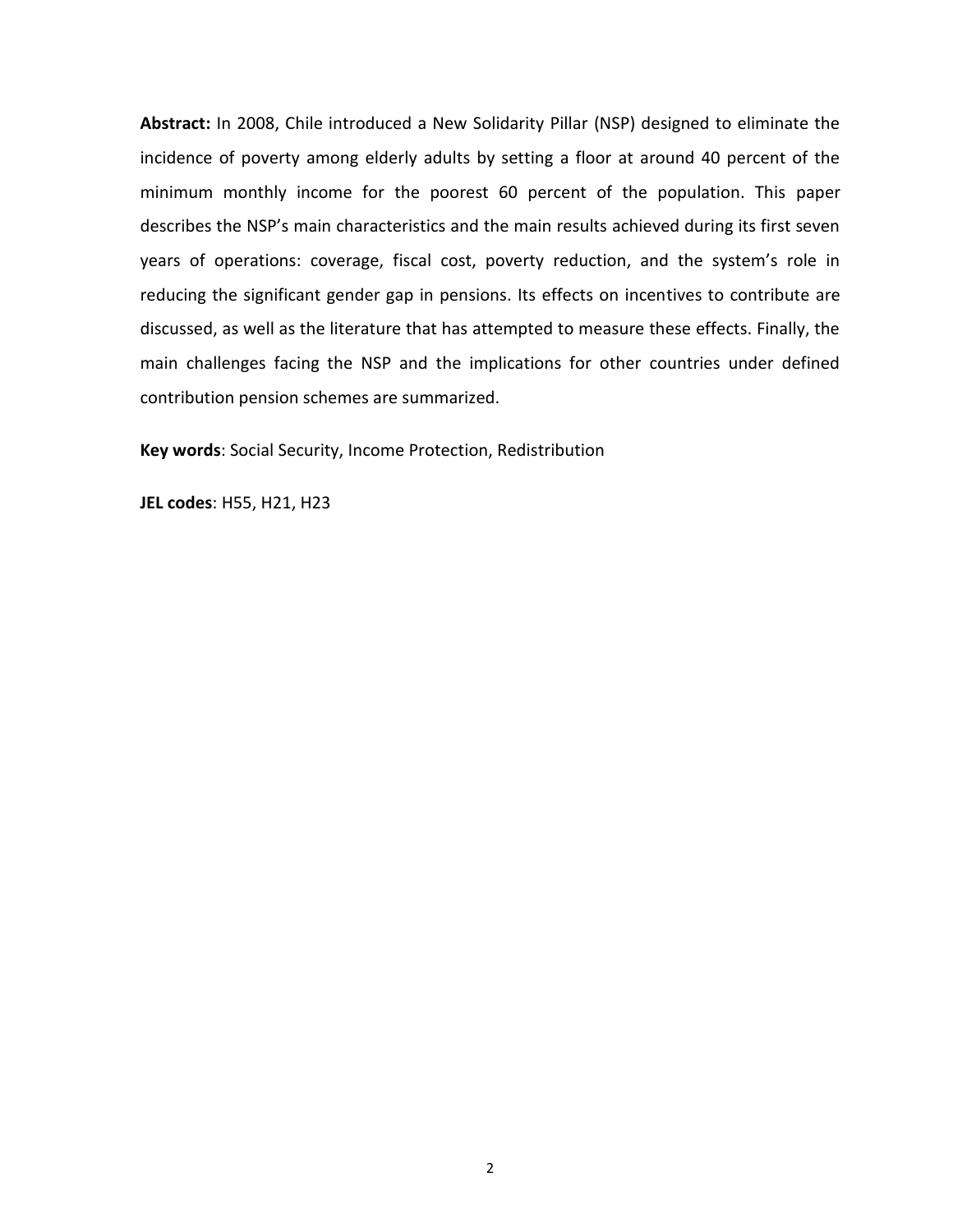#### **Acknowledgments**

This paper is written for *Progress and Challenges of Nonfinancial Defined Contribution Pension Schemes, Volume 1: Addressing Marginalization, Polarization, and the Labor Market,* edited by Robert Holzmann, Edward Palmer, Robert Palacios, and Stefano Sacchi, to be published by the World Bank in autumn 2019. I am grateful to two anonymous reviewers for their comments and suggestions, to Javiera Monreal for her excellent research assistance, and to Amy Gautam for first-rate copy editing. A first version of the paper was presented at the NDC III conference in Rome, October 5–6, 2017, and I am thankful to the participants for their comments and encouragement. The views expressed herein are those of the author and do not necessarily reflect the views of the institutions he is associated with or the views of the World Bank.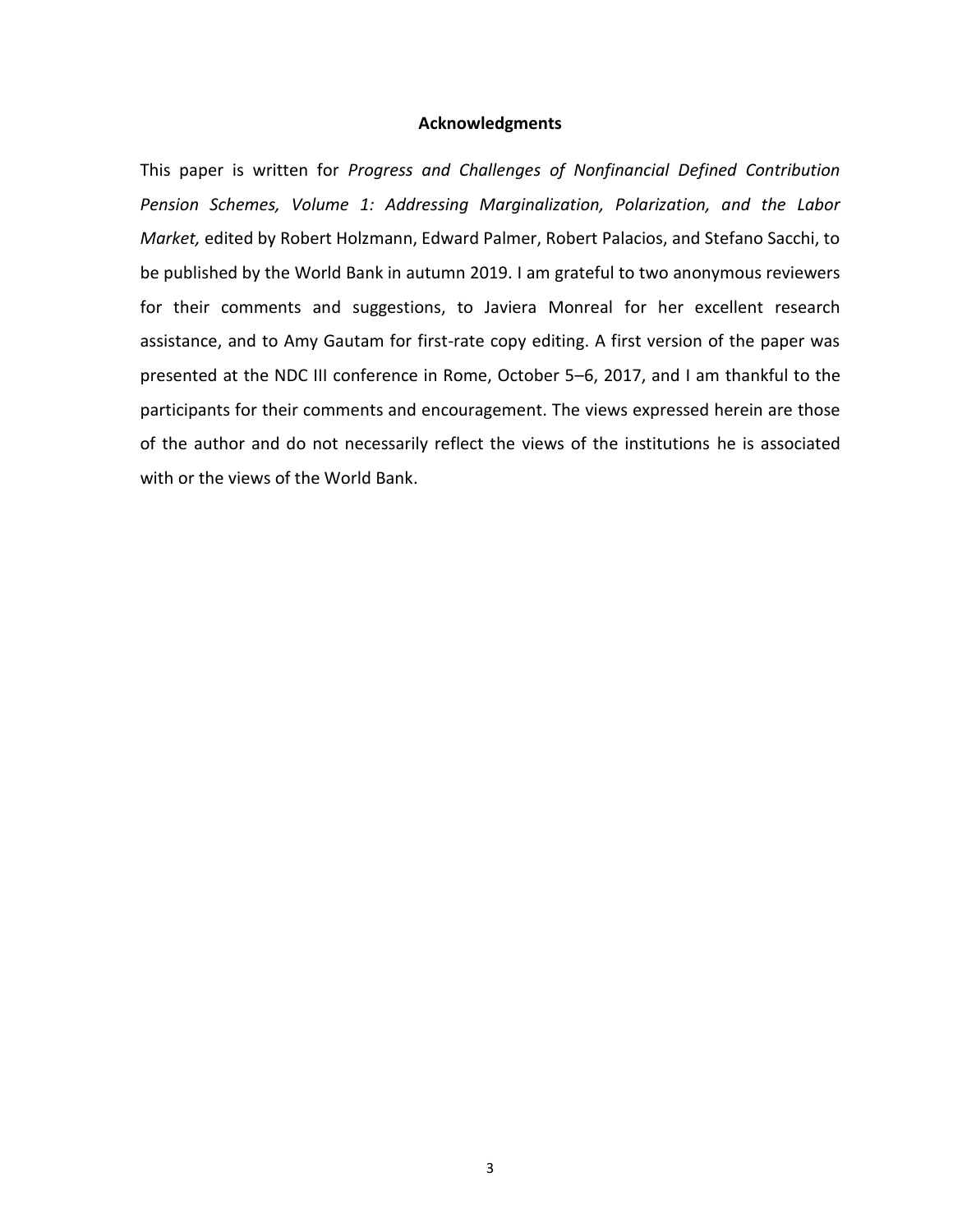## **Abbreviations and Acronyms**

- AFP *Administradora de Fondos de Pensiones* (Pension Fund Administrator)
- APS Pension Solidarity Complement
- GDP Gross Domestic Product
- MPG Minimum Pension Guarantee
- NSP New Solidarity Pillar
- PASIS Assistance Pension
- PAYG pay-as-you-go
- PBS Basic Solidarity Pension
- PMAS Maximum Pension with Solidarity Subsidy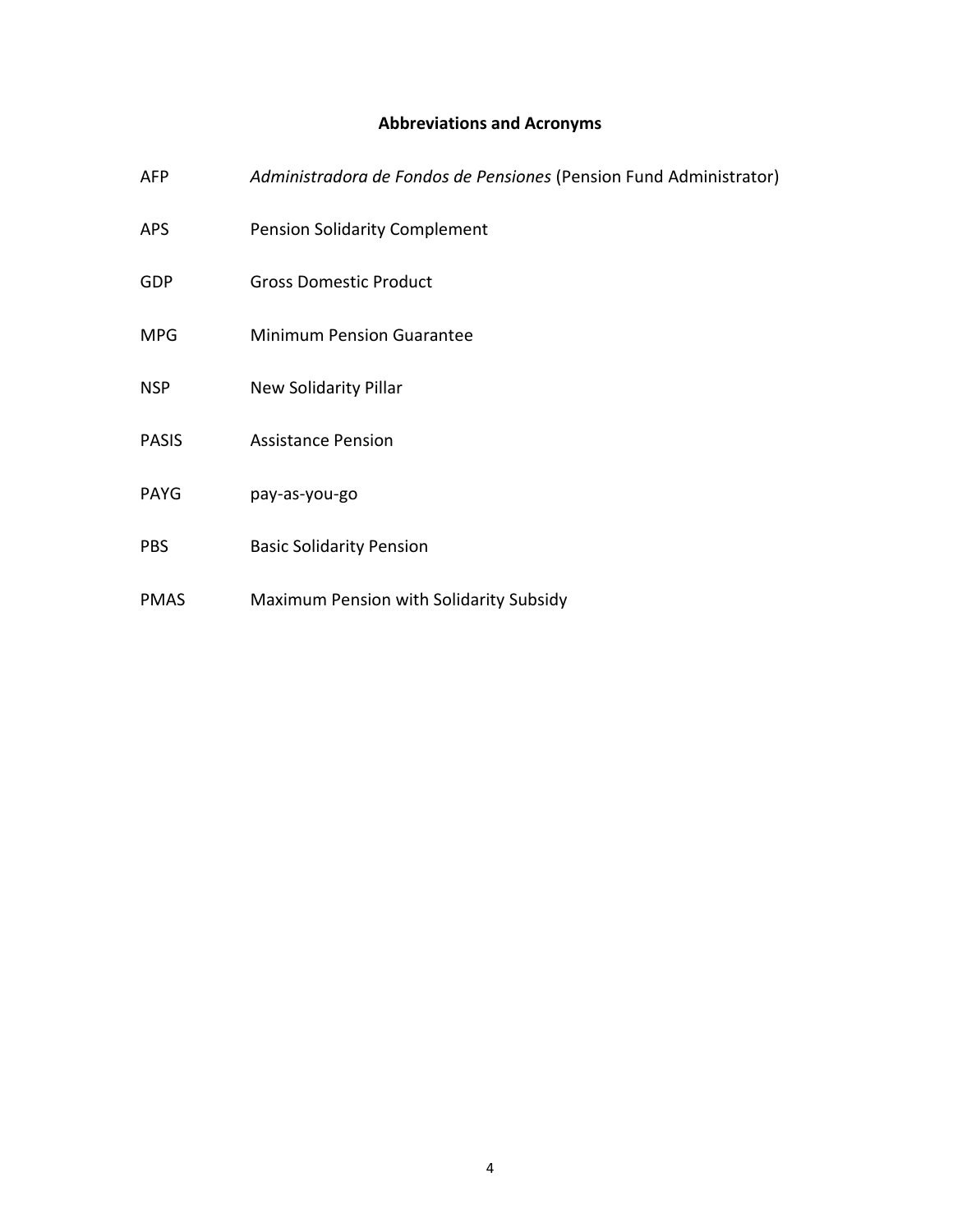### **Table of Contents**

| 1. | Introduction to the Chilean pension scheme and the New Solidarity Pillar  6 |  |
|----|-----------------------------------------------------------------------------|--|
|    |                                                                             |  |
|    |                                                                             |  |
|    |                                                                             |  |
|    |                                                                             |  |
|    |                                                                             |  |
| 2. |                                                                             |  |
|    |                                                                             |  |
|    |                                                                             |  |
|    |                                                                             |  |
| 3. |                                                                             |  |
|    |                                                                             |  |
|    | Appendix. Beneficiaries and average benefits of the NSP, 2008-2017  31      |  |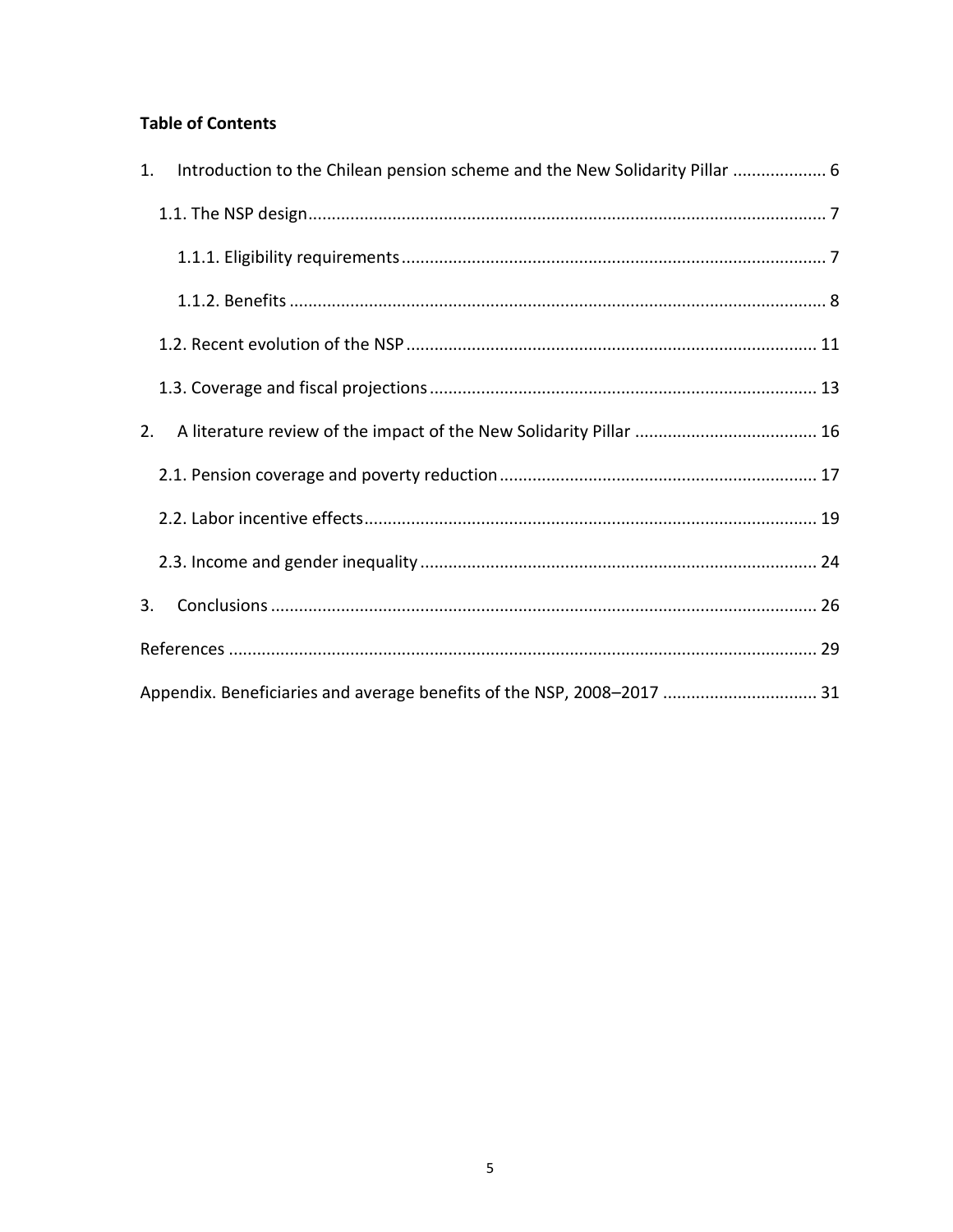#### <span id="page-6-0"></span>**1. Introduction to the Chilean pension scheme and the New Solidarity Pillar**

The Chilean pension system has attracted the attention of the research community as Chile was the first country to replace a traditional pay-as-you-go (PAYG) scheme with a unique contributory pillar based entirely on individual savings accounts, managed by private fund managers (known as the AFP system). $1$ 

Prior to 2008, individuals with little or no pension rights could apply for an Assistance Pension (PASIS) or a Minimum Pension Guarantee (MPG). The PASIS program was targeted to poor individuals with no pension entitlements, providing a subpoverty benefit (as of 2008, US\$110 per month) and subject to budget availability.<sup>2</sup> On the other hand, the MPG established a floor (equivalent to a monthly payment of US\$222 of 2008) for individuals with at least 20 years of contributions and personal income (wages or pensions) below the guaranteed level.<sup>3</sup> The MPG's combined restriction of minimum density and maximum income led to low coverage and a very limited poverty reduction effect.

In 2008, Chile enacted a new comprehensive pension reform that, among other changes, introduced a new poverty prevention pillar known as the New Solidarity Pillar (NSP). The reform replaced the above-mentioned programs with the NSP, a unique scheme that guarantees that all individuals in the 60 percent less affluent fraction of the population will have a guaranteed basic pension, regardless of their contribution history. This new program provides old-age and disability subsidies financed by general revenues.

 $\overline{a}$ 

<sup>1</sup> AFP stands for *Administradora de Fondos de Pensiones*, a pension fund manager. A description of the Chilean pension scheme and the 2008 reform can be found in Berstein et al. (2009).

 $2$  In contrast, the NSP is considered an entitlement for qualifying individuals. In the case of PASIS, eligible individuals could apply for benefits but their allocation would depend on the annual budget.

 $3$  The contribution requirement corresponds to 240 months with paid contributions. It can also be complemented, among other cases, with periods receiving unemployment benefits, contributions made to the old PAYG scheme (for which no benefit has been paid), or periods of work in another country (subject to a bilateral social security agreement between the two countries). All local wages and pension income (including survivorship benefits) are considered in the assessment of the low-income requirement. This also excludes beneficiaries of the former PAYG scheme. The MPG had no citizenship or residence requirement.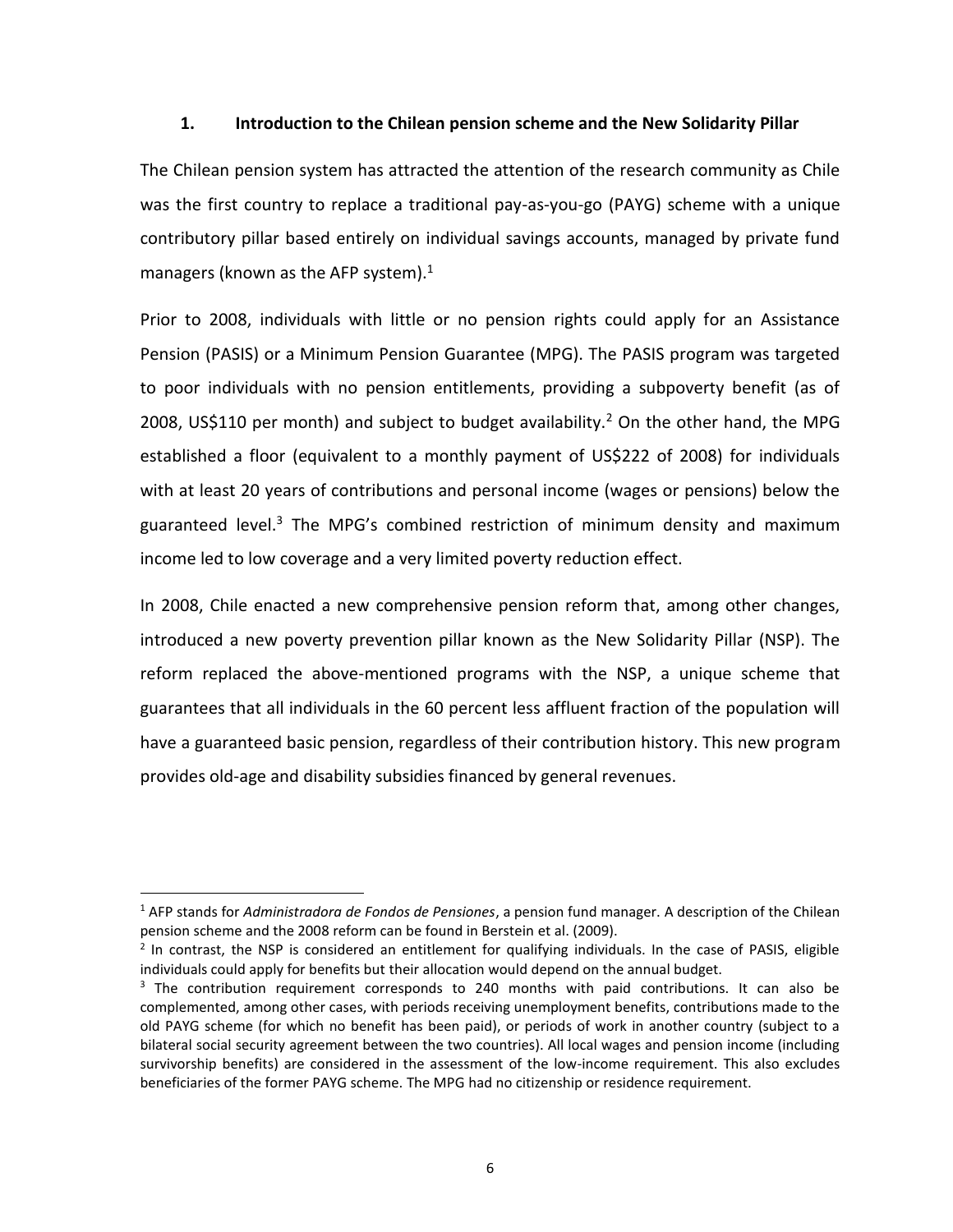#### <span id="page-7-0"></span>**1.1. The NSP design**

 $\overline{a}$ 

#### <span id="page-7-1"></span>**1.1.1. Eligibility requirements**

To be eligible for NSP benefits, an individual must comply with five basic requirements:<sup>4</sup>

- *Age requirement*: Old-age recipients must be at least 65 years old while disability benefits are paid from age 18 to age 64 to individuals previously assessed by a disability commission as having a permanent diminishment of their work capacity.<sup>5</sup>
- *Armed forces:* Individuals who, at the moment of application, are participants or retirees of one of the armed forces' PAYG pension systems (CAPREDENA or DIPRECA) are not eligible for NSP benefits.
- *Residence requirement*: To qualify for old-age benefits, individuals must have resided in Chile for at least 20 years since the age of 20, and at least three of the five years prior to requesting the benefit. In the case of disability benefits, individuals must demonstrate residence in the country for at least five of the six years prior to applying for the benefit.
- *Affluence test:* The affluence test is a form of means testing applied to assess whether a person's household belongs to the 40 percent richest fraction of the population. Currently, this test is based on a Pension Targeting Score (*Puntaje de*  Focalización Previsional, PFP).<sup>6, 7</sup> The score is constructed by combining the different

<sup>&</sup>lt;sup>4</sup> Alternatively, when the system was put in place, beneficiaries of old-age or disability PASIS were automatically eligible for a Basic Solidarity Pension (old-age or disability, depending on the age) under the new scheme.

<sup>&</sup>lt;sup>5</sup> It is important to notice that legal retirement age in Chile is set at 65 for men and 60 for women. Among the recommendations made by the Pension Reform Commission that gave rise to the 2008 reform was to increase women's age to equal that of men. This recommendation was not included in the reform bill. Starting noncontributory benefits at age 65 (for both men and women) was meant as a signal that women should try to postpone retirement.

 $6$  A detailed description, in Spanish, of the PFP calculation procedure is presented in the Pension System Compendium of Regulations (Book III, Title V, Letter B, Chapter IX), available on the pension supervising agency's website (www.spensiones.cl).

<sup>7</sup> During the first two years of implementation, affluence testing was based on the *Ficha de Protección Social*, a means-testing instrument that calculates the vulnerability of the members belonging to a household based on information about their capacity to generate income, self-reported earnings, administrative data on pensions, and needs adjustments based on age and disability status.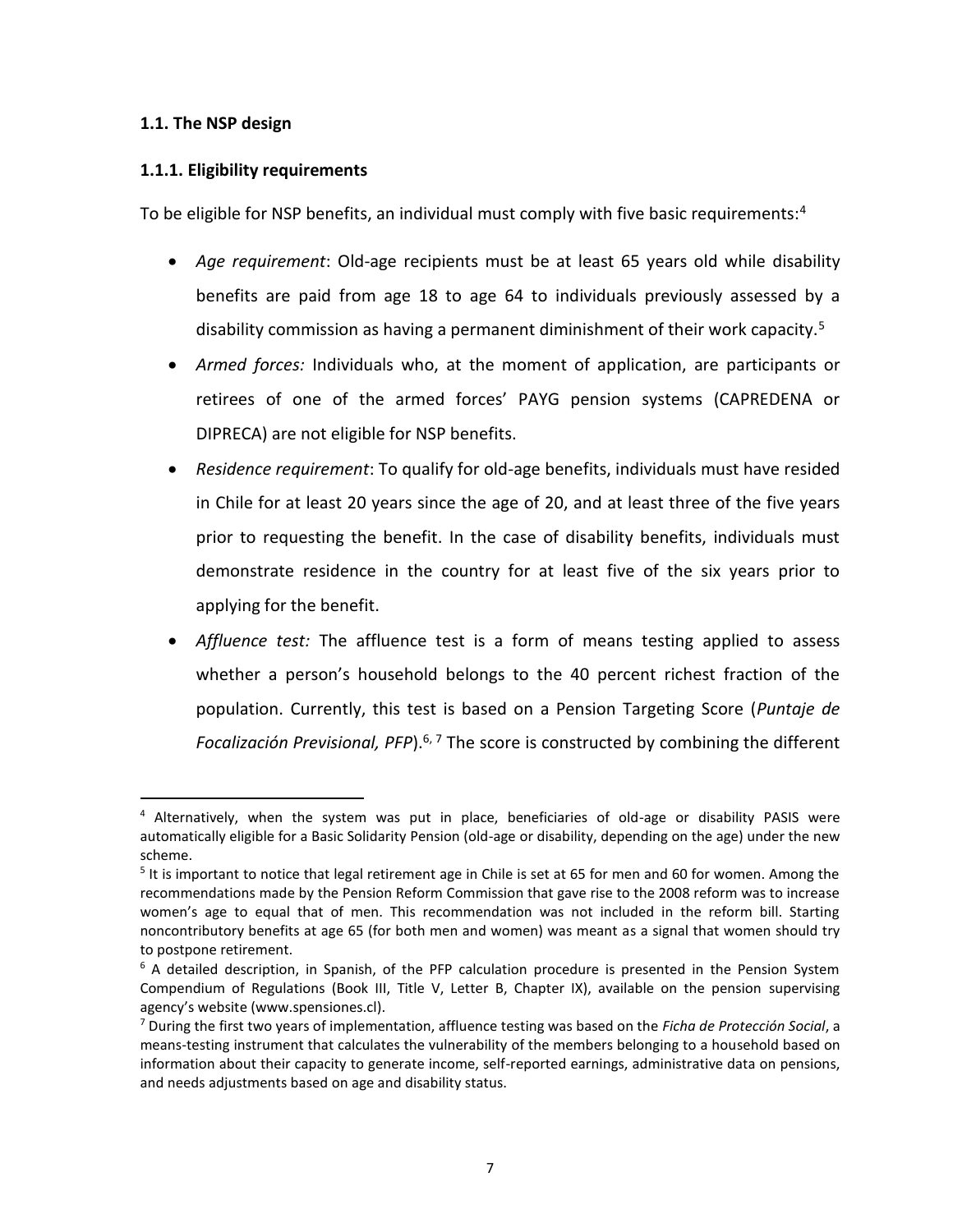sources of income for all members of the household of the applicant and dividing by an index of necessities, a function of the number of members in the household, their ages, and special needs conditions. Income sources include administrative information (such as covered wages, pensions, self-employment, and capital and property income), self-reported information (labor income), and imputed income (based on a measure of income-generating capacity).

• *Base pension*: To be eligible for old-age subsidies, the sum of all contributory pensions received by the applicant (the base pension) cannot exceed the maximum pension with solidarity complement (known as PMAS, equivalent to approximately US\$463 per month, as of September 2018). $8$  Contributory pensions include old-age, disability, or survivors' pensions, either from the individual capitalization scheme or the previous PAYG programs (but not including the armed forces regimes). If a person is not yet retired at application time, an approximate pension is imputed based on his pension savings balance, age, potential beneficiaries, and life expectancy (a formula equivalent to a constant annuity).

#### <span id="page-8-0"></span>**1.1.2. Benefits**

 $\overline{a}$ 

The NSP provides two types of benefits (both for either old-age or disability): a Basic Solidarity Pension (PBS) to eligible individuals with no other pension rights and a Pension Solidarity Complement (APS) to eligible individuals with positive pension rights (but with a base pension below the PMAS threshold).<sup>9</sup>

The schedule of subsidies is best described in [Figure 1.1,](#page-9-0) which presents solidarity subsidies and total pensions as a function of contributory pension entitlements (the base pension) for both old-age and disability benefits. The horizontal axis corresponds to the base pension, originated in the contributions made by the individual to a pension system (or survivors' benefits derived from a deceased spouse or parent). For pensioners of the PAYG regime, the contributory pension corresponds to the public pension paid by the system until death. For

<sup>&</sup>lt;sup>8</sup> To be eligible for disability subsidies, the base pension must be below the Basic Solidarity Pension (PBS).

 $9$  The PBS is equivalent to approximately US\$157 per month (as of September 2018).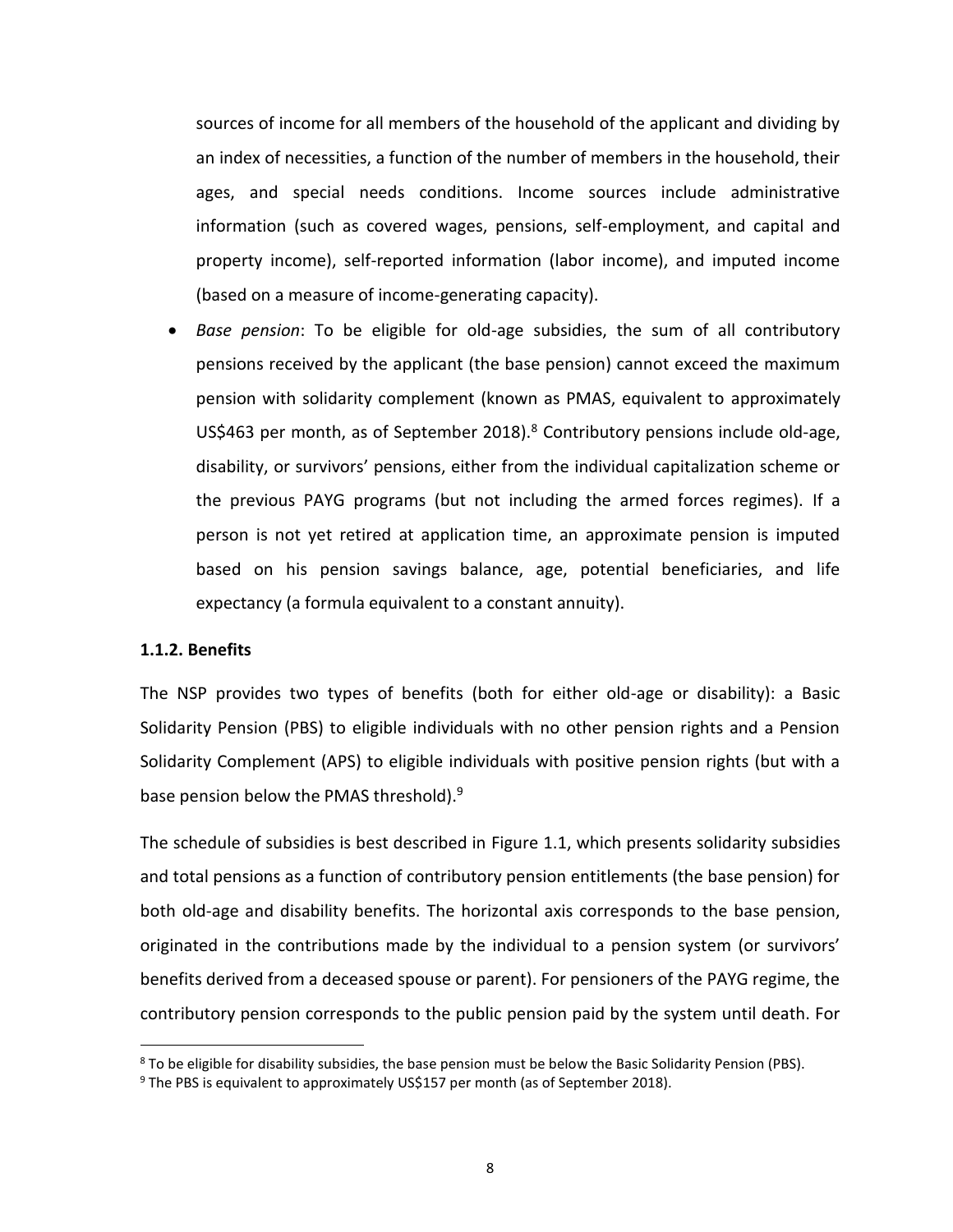participants in the AFP scheme, the contributory pension corresponds to the pension currently being received or, for someone in the process of retiring, is calculated as an equivalent lifetime annuity based on the accumulated balance in the individual account. Survivors' pensions are also included in the concept of base pension (they are added to the other pensions).

<span id="page-9-0"></span>![](_page_9_Figure_1.jpeg)

**Figure 1.1: Subsidies and final pensions under Chile's New Solidarity Pillar**

The vertical axis corresponds to the total pension that the individual would receive, given the benefit structure of the NSP. In the absence of subsidies, the total pension would be equal to the base pension and the relationship would lie on the 45° line. With the existence of the NSP, however, the total pension corresponds to the sum of the base pension and government subsidies. In particular, individuals who were not entitled to a pension under any pension retirement scheme (individuals with zero base pension) could be eligible  $-$  if they fulfill the other eligibility requirements – for the PBS, and their total pension would be equivalent to the PBS level.

Similarly, people who did accumulate pension rights but for whom the base pension lies below the PMAS level could be eligible for the APS, which would increase the pension level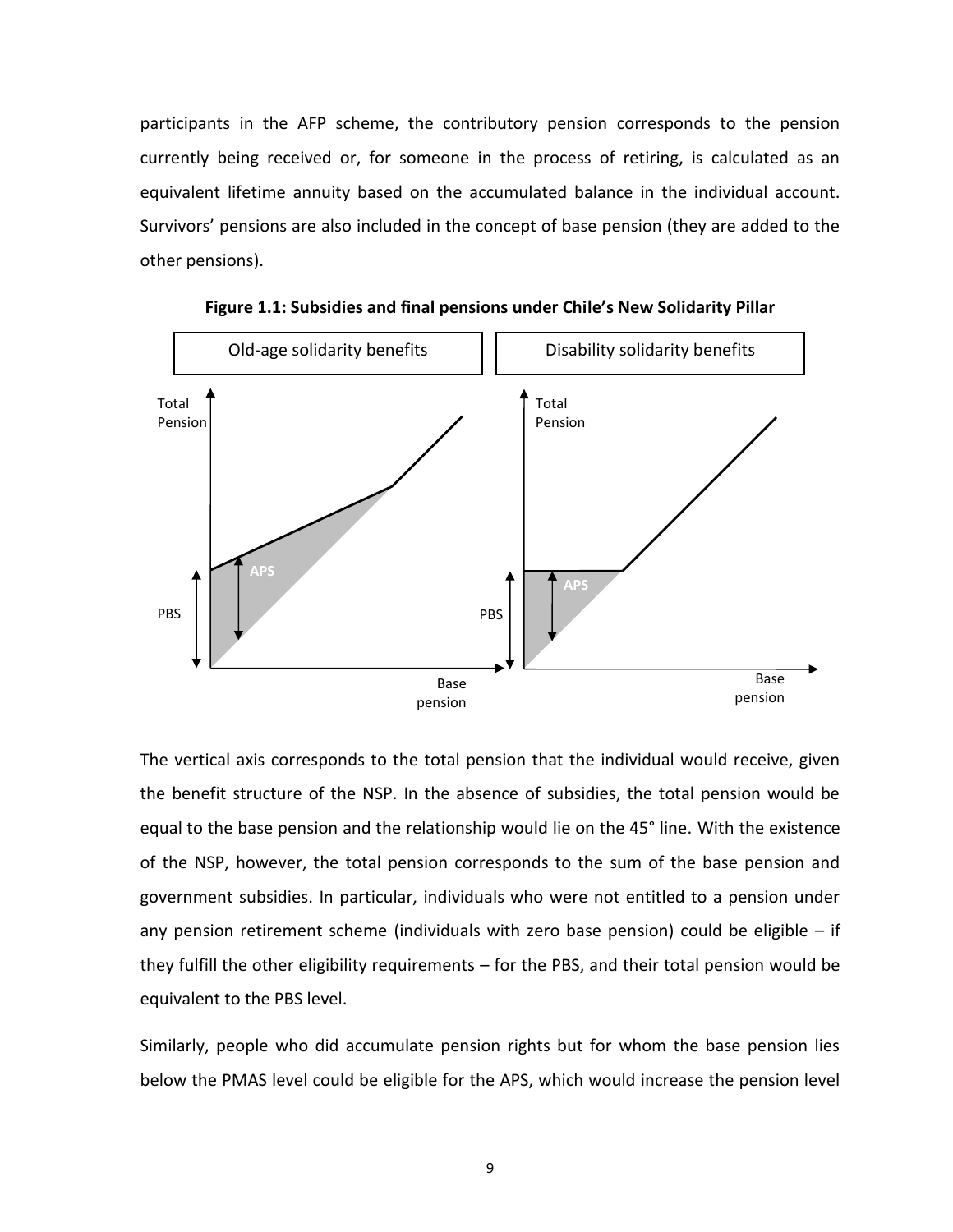but in an amount lower than the PBS. The magnitude of this complement depends on the contributory pension: individuals with pensions close to zero would receive a complement similar to the PBS and participants with pensions close to PMAS would receive a complement close to zero. Workers with contributory pensions above PMAS would not be eligible for subsidies (for that reason, the benefit schedule lies on the 45° line when pensions are above the PMAS level).

The scheme was introduced gradually. In the first year, beginning in July 2008, the PBS was equivalent to US\$138 and restricted to the 40 percent less affluent individuals. This benefit was increased to US\$173 in July 2009, and covered up to the 45 percent poorest individuals. The final schedule of benefits was put in place in July 2011, covering up to the 60 percent poorest individuals.

The PMAS parameter was also gradually increased over time. Originally set at US\$161 in July 2008, PMAS was increased to US\$276 in July 2009, US\$345 in September 2009, and US\$460 in July 2010, and set to its permanent level (US\$587) starting in July 2011.

The 2008 law established that the PBS and PMAS parameters would be maintained in real terms from July 2012 onwards, with annual inflation adjustments (or more frequent if the accumulated inflation within a year exceeds 10 percent). As a result, all NSP benefits are inflation-indexed. The only increase in real terms occurred in January 2017, when a law was passed that implied an extraordinary increase of the PBS level of 10 percent.

General tax provisions for the pension system are as follows: compulsory contributions and the financial returns earned by pension savings are tax-exempt but contributory pensions resulting from these contributions are subject to regular income tax. Benefits from the NSP are exempt from taxes.

Two particular elements of this design are worth noting: (i) the strong integration between the contributory system and the solidarity pillar; and (ii) the concern for contributory incentives that this integration raises. Integration allows guaranteeing that everybody in the first three income quintiles will receive a pension equivalent to, at least, the PBS. If the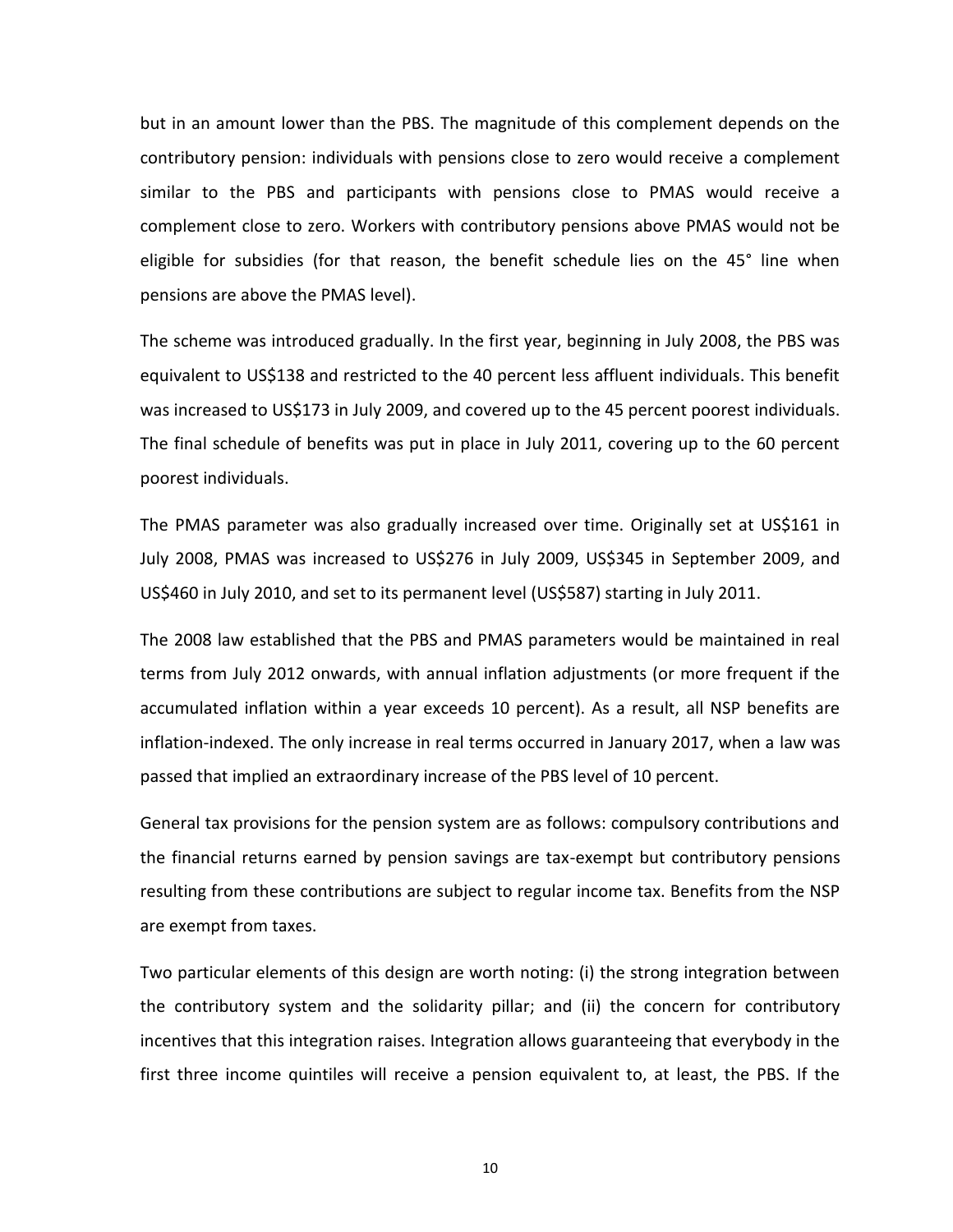benefit had been established as a top-up (as in the disability case), low-income individuals would have strong disincentives to contribute, as their retirement income would not increase with the number or amount of contributions. With the chosen design, old-age total pensions monotonically increase with self-financed savings; i.e., every dollar saved always increases retirement income. An implicit tax is associated with the subsidy reduction as the pension increases, however: for every dollar of additional self-financed pension, the total benefit of a NSP beneficiary increases by only 66.3 cents (a 33.7 percent implicit tax rate). Whether this implicit tax actually affects workers' decisions is a subject of section 2.

#### <span id="page-11-0"></span>**1.2. Recent evolution of the NSP**

 $\overline{a}$ 

[Figure 1.2](#page-12-0) depicts the recent evolution of NSP benefits. After the first two years of sharp eligibility expansion, the program gradually increased, reaching 1.15 million old-age beneficiaries in July 2017. Given the significant gender difference in contributory pension entitlements, most beneficiaries are women (63 percent), and in recent years, predominantly of the APS type (65 percent). Average benefits are gradually increasing over time (in real terms) and show no significant difference by gender.<sup>10</sup>

<sup>&</sup>lt;sup>10</sup> In 2008, the first year of the reform, only PBS benefits were delivered. The relative increase of the APS is directly related to the gradual expansion of the PMAS.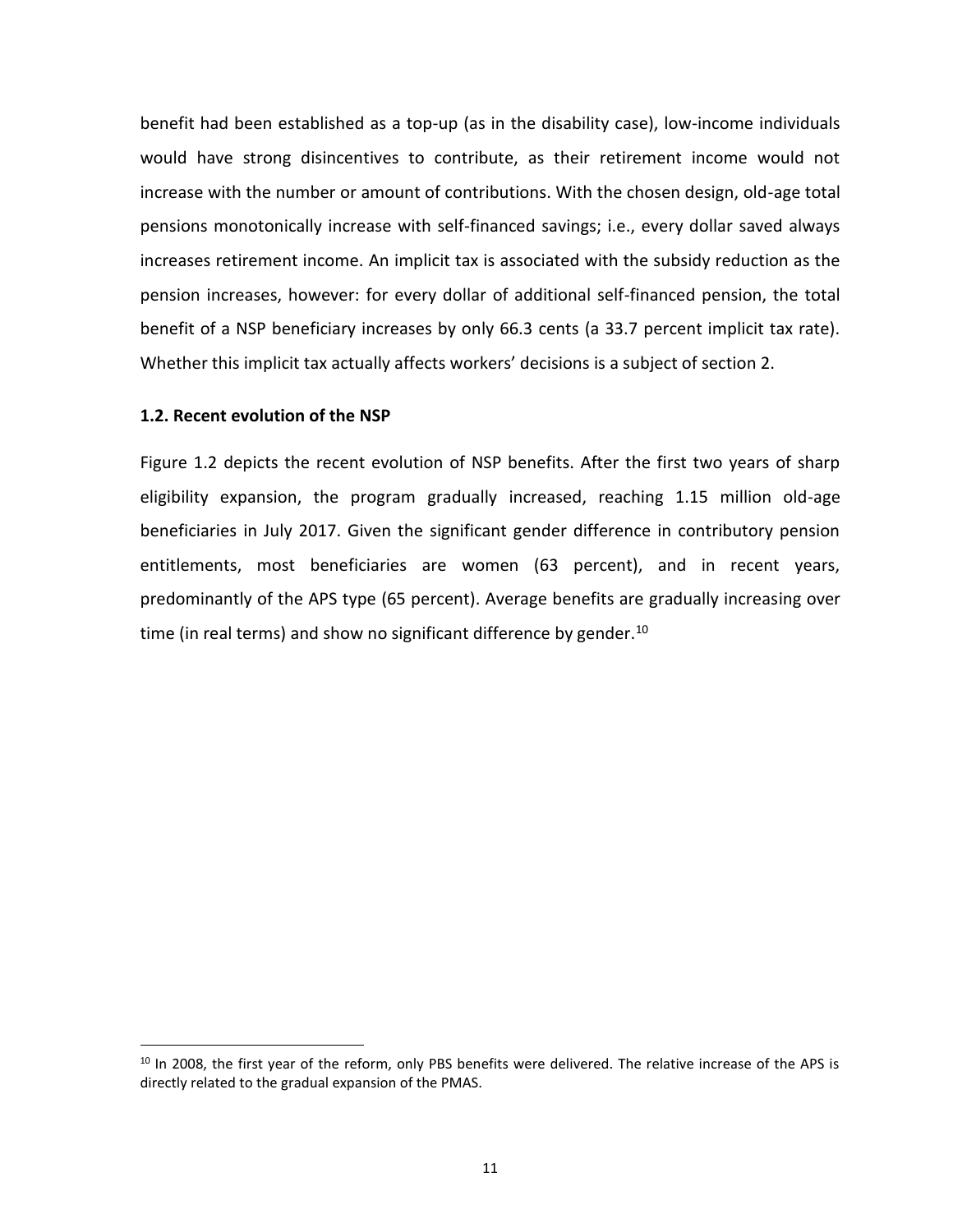![](_page_12_Figure_0.jpeg)

<span id="page-12-0"></span>**Figure 1.2: Old-age beneficiaries and average benefits (2008–2017, July of each year)**

The APS provides a pension complement as a decreasing function of self-financed pensions. [Figure 1.3](#page-13-1) presents the distribution (as of July 2017) of APS beneficiaries and the APS's impact on total pension as a function of gender and the number of contribution years. The average density of contributions is approximately 50 percent among Chilean workers, but as the first graph shows, the distribution for women is more skewed to the left than that of men. As expected, the pension increase provided by the APS decreases with the number of contribution years, starting with 83 percent for women with less than 5 years (30 percent for men), and decreasing to 8 percent for individuals who contributed between 15 and 20 years.

Source: Author's calculations, based on data from [www.spensiones.cl.](http://www.spensiones.cl/) Note: Amounts in US dollars as of September 2017. Data are available in the appendix.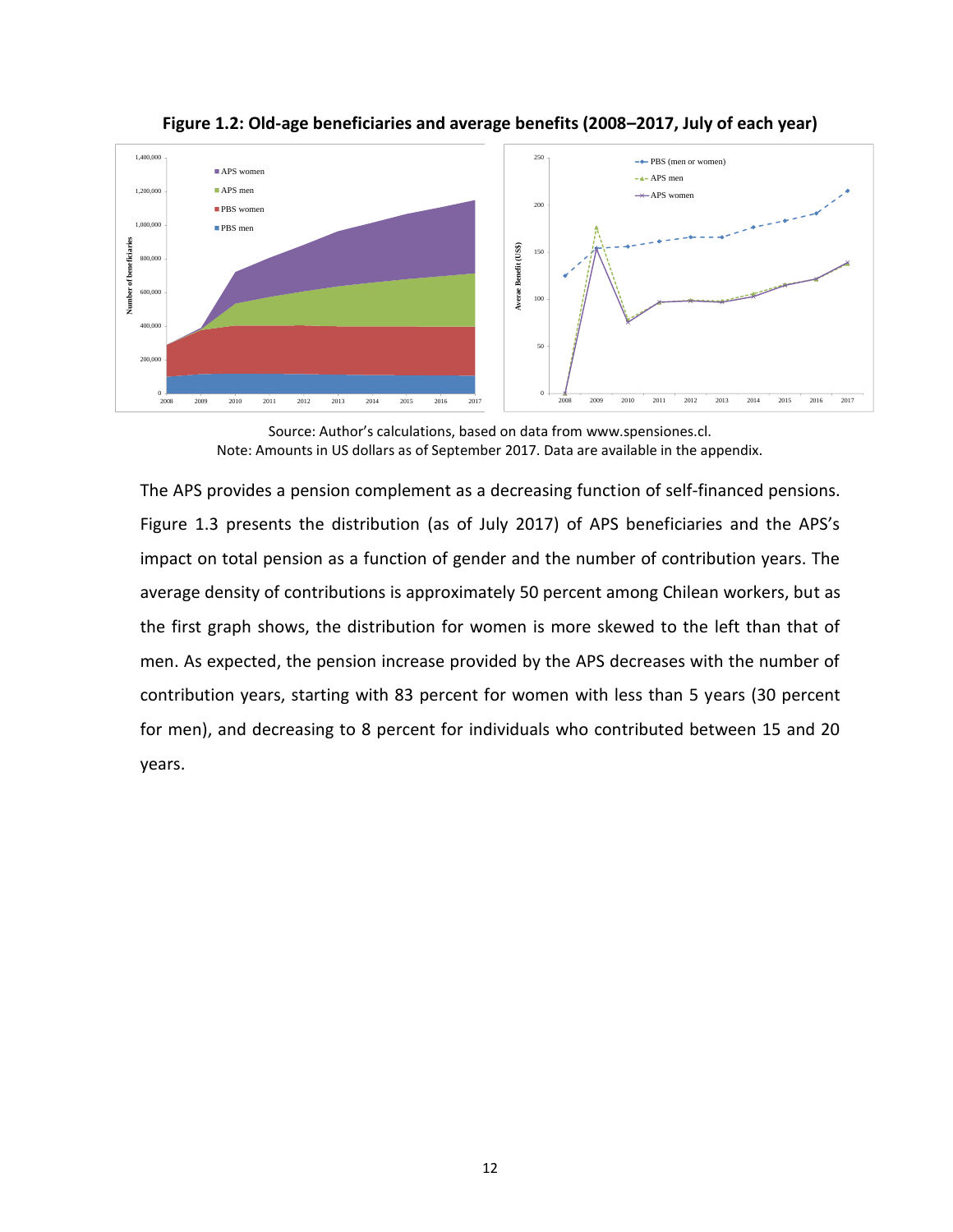![](_page_13_Figure_0.jpeg)

<span id="page-13-1"></span>**Figure 1.3: Distribution of old-age pension beneficiaries and average benefits (with and without APS) by gender and years of contributions (as of July 2017)**

Source: Author's calculations, based on data from [www.spensiones.cl.](http://www.spensiones.cl/) Note: Amounts in US dollars as of September 2017.

**Years of contributions**

#### <span id="page-13-0"></span>**1.3. Coverage and fiscal projections**

 $0\%$   $\qquad$  Less than 1

Given its design, the NSP should increase both the level and quality of pension coverage of the system as a whole. In terms of coverage level, the PBS should reach a vast segment of the population that did not participate in the formal contributory system and were not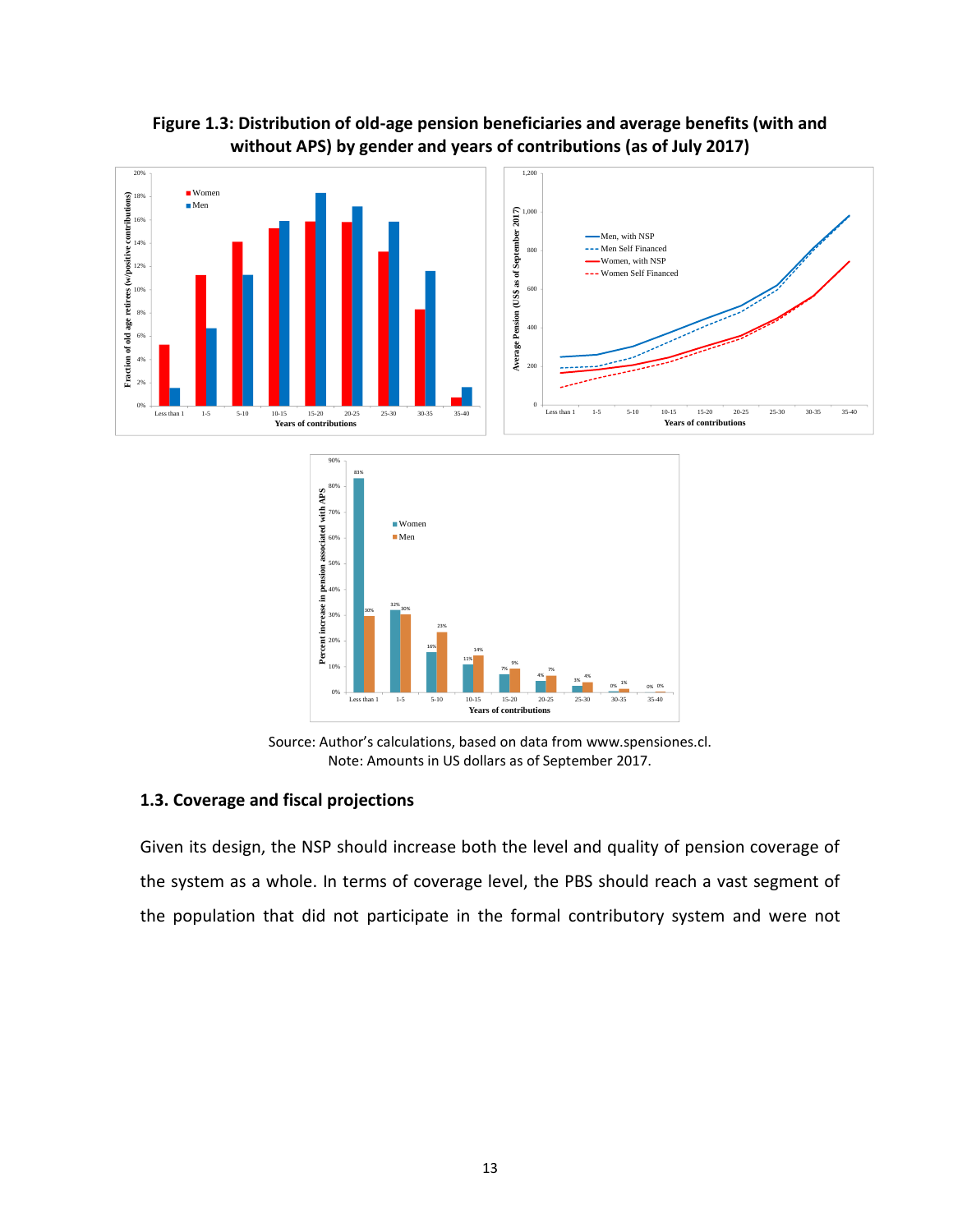covered by the limited PASIS scheme.<sup>11</sup> At the same time, the APS allows a significant improvement in average pensions in the bottom part of the distribution.

[Figure 1.4](#page-14-0) shows an estimation of the reduction in the fraction of the population above 65 without pensions, associated with the introduction of the NSP. At the same time, the fraction of individuals with mixed financing (individual savings and state subsidies) would significantly increase as a consequence of the reform. Despite the NSP, a small fraction of the population remains uncovered, corresponding to individuals with no pension but other sources of income or wealth that would prevent them from qualifying under the affluence test.

<span id="page-14-0"></span>![](_page_14_Figure_2.jpeg)

**Figure 1.4: Coverage of Chile's pension system, with and without the NSP**

Source: Figure 8.1 in Berstein et al. 2009.

The decision to introduce the NSP was taken in a very particular context: pension-related public expenditure was starting to decline as a consequence of the 30-year transition from the previous system. This is a nontrivial matter; as [Figure 1.4](#page-14-0) shows, the new benefits increase the state's significant role in pension financing.

 $\overline{a}$ 

<sup>&</sup>lt;sup>11</sup> The other noncontributory program present before the 2008 reform was the MPG. However, as mentioned earlier, its combined restriction of a minimum number of contributions and a maximum income level (including pensions) led to low coverage and a very limited poverty reduction effect.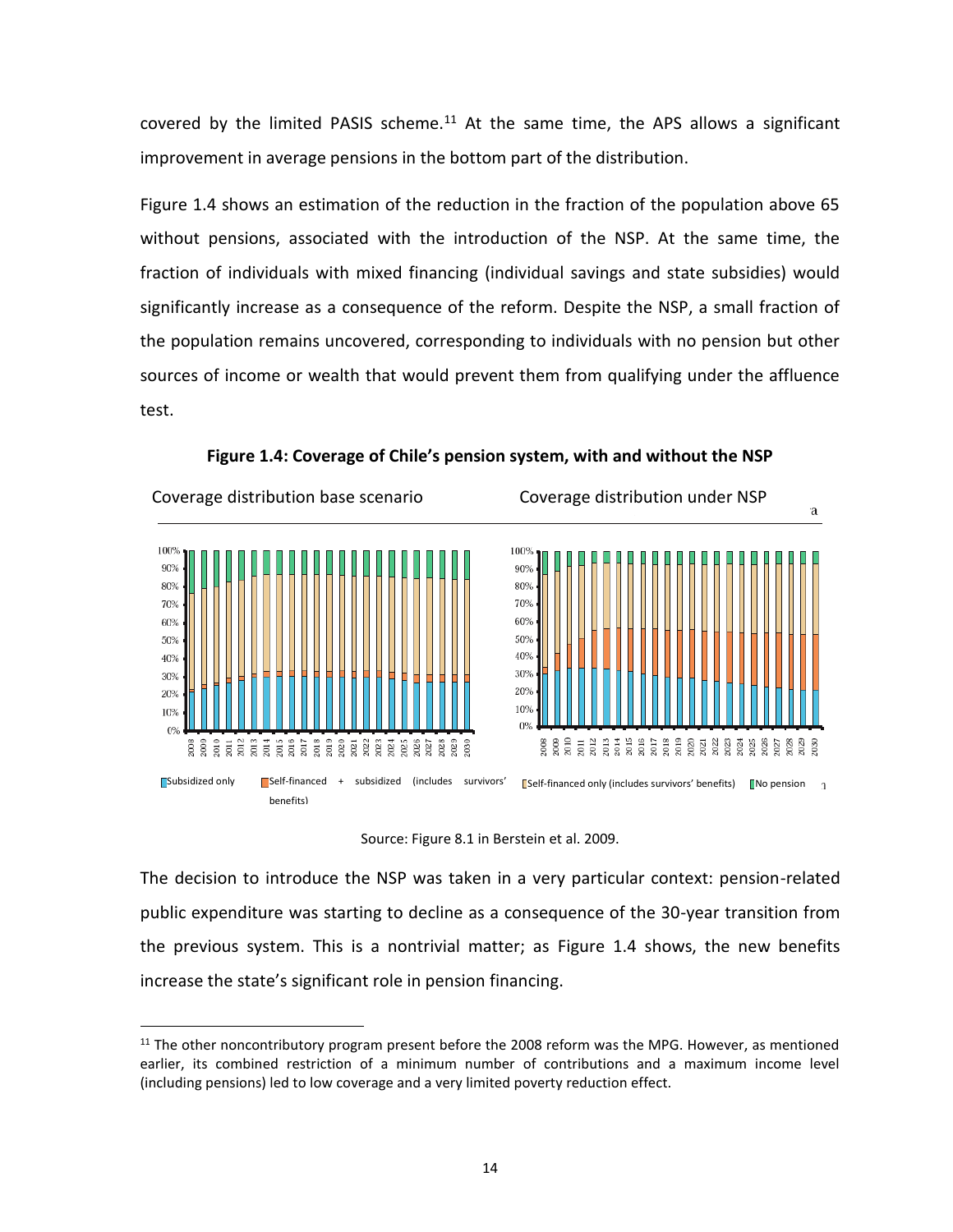Official projections suggest that introduction of the NSP only (without taking into consideration other benefits introduced by the reform) will imply over the next few years a gradual increase in public expenditure, going from 0.65 percent of gross domestic product (GDP) in 2010 and reaching 1.2 percent of GDP by 2025.<sup>12</sup> However, it is important to remember that the NSP replaced other programs (the PASIS and the MPG) that would have incurred their own public expenditure had the reform not been passed. The reform thus implied an "incremental" expenditure of approximately 0.3 percent by 2010 and 0.8 percent by 2025 [\(Figure 1.5\)](#page-16-1).

In summary, implementation of the NSP, with its character of entitlement guaranteed by law, implied a significant increase in the contingent liabilities of the Chilean state.

 $\overline{a}$ 

 $12$  These figures are calculated based on projections included in Arenas de Mesa et al. (2008). Estimations are based on an actuarial model that combines administrative data on the stock of retirees and population and labor market projections for the flow of future retirees. The model does not explicitly include endogenous reactions to the introduction of the NSP, nor does it conduct sensitivity analyses of some key parameters (like returns, wage growth, or women's labor force participation). One of the key assumptions in these projections is that NSP benefits, following the rule included in the law that defined them, are kept constant in real terms (i.e., inflation-indexed). This assumption, combined with positive real wage growth, implies that the average subsidies of beneficiaries would tend to decrease for younger cohorts. If, on the contrary, political or social pressure cause some real benefit increases over time, projected expenditures should increase at a faster pace than expected.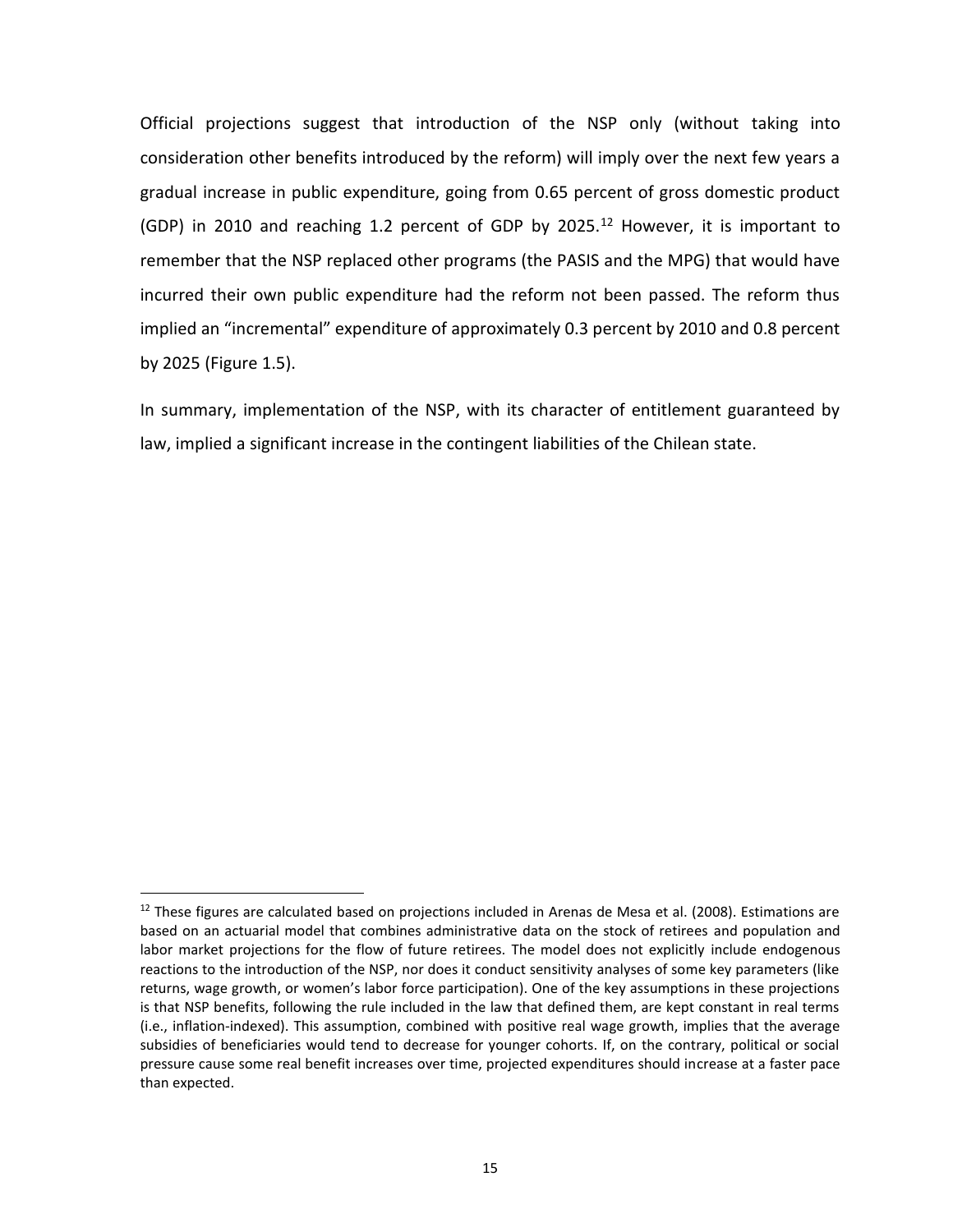<span id="page-16-1"></span>![](_page_16_Figure_0.jpeg)

**Figure 1.5: Public expenditure (total and incremental) on Chile's NSP (% of GDP)**

Source: Author's calculations based on Arenas de Mesa et al. 2008.

#### **2. A literature review of the impact of the New Solidarity Pillar**

<span id="page-16-0"></span>By design, the NSP's effects may have multiple dimensions, the two most important being the potential increase in pension coverage and reduction of poverty among the elderly. Second, due to its income and substitution effects, it could also affect the incentives to work or at least to participate in the covered labor market. Third, being a large income redistribution program – mediated by the tax system – one would expect an effect on the income distribution of the Chilean population. In addition, as its design is gender-neutral (in contrast to the contributory pension pillar, where benefits are actuarially calculated, differentiating between men and women), the NSP may help reduce the significant pension gender gap.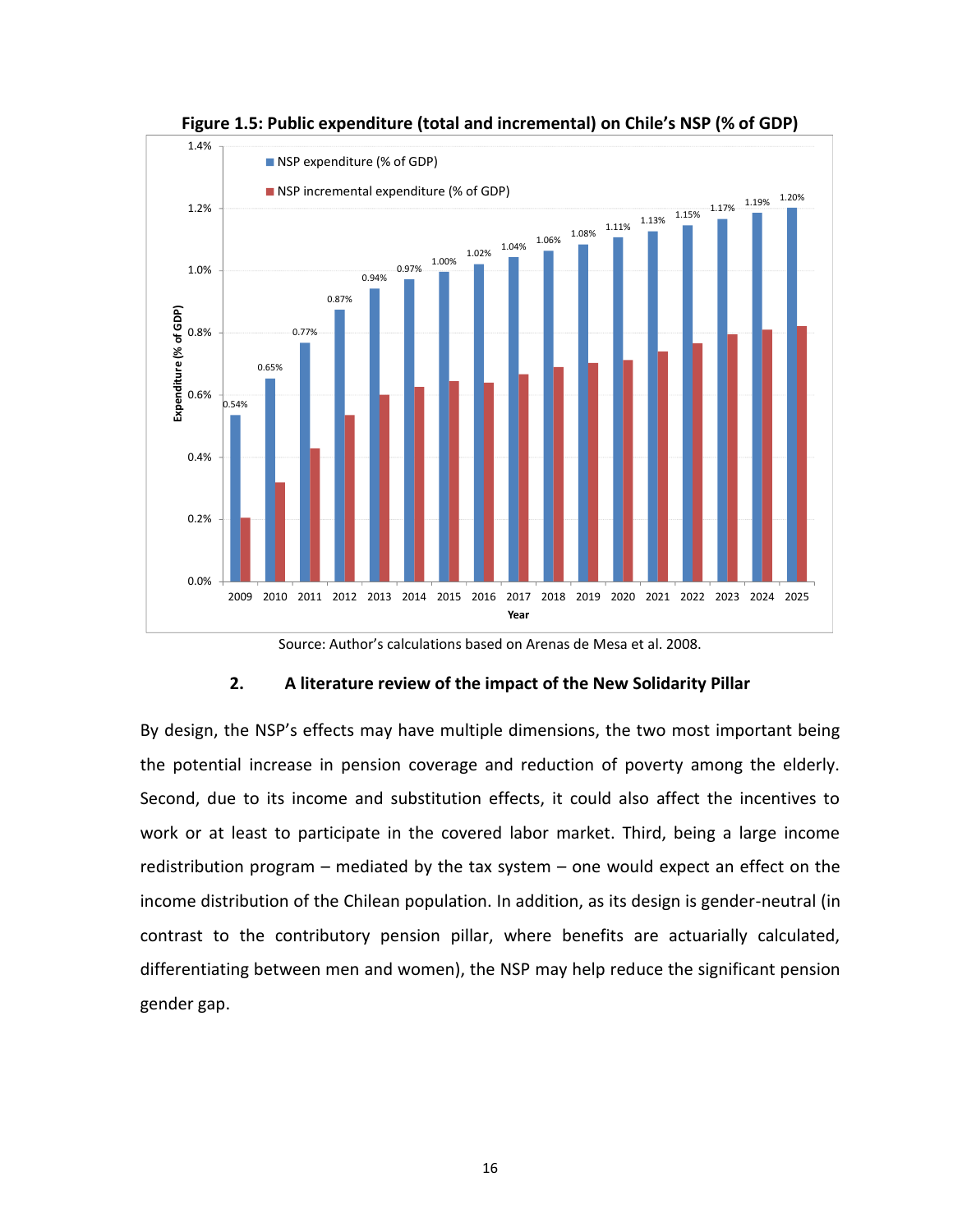This section surveys the existing literature that has evaluated the different impacts of the NSP along different dimensions.

#### <span id="page-17-0"></span>**2.1. Pension coverage and poverty reduction**

 $\overline{a}$ 

A study by CEEL (2017) analyzes the effects of the NSP on elderly life quality and poverty alleviation, using both quantitative and qualitative methods. Data from the CASEN 2015 survey and the VI Round of the Social Protection Survey, linked with administrative contribution records, $13$  were used to analyze the effects of the NSP on elderly income. Results show that 33.9 percent of the elderly receive income from the NSP – 28.9 percent receive the PBS while the rest receive the APS – representing, on average, 26.5 percent of their monetary income (16.5 percent for men and 34.3 percent for women). For 8.9 percent of the elderly, the NSP constitutes their only income (5 percent for men and 12 percent for women). When considering only the first income quintile (constructed from per capita income at the household level, the indicator used for income poverty measurement), the data show that 65.3 percent of the elderly receive benefits from the NSP (59.8 percent from the PBS, 5.5 percent from the APS), which represents 56.7 percent of their monetary income; for 17.4 percent of them, NSP benefits constitute their only source of income. CEEL find that the PBS is more frequently given to elderly persons who are not household heads, while older people who are head of the household more frequently receive the APS. Finally, some individuals from the fourth and fifth income quintile also receive NSP benefits (18.3 percent and 8.2 percent, respectively). This could be a result of differences in the per capita income measure used for poverty measurement and the Pension Targeting Score used in the NSP affluence test (which uses an age-dependent measurement of income-generating capacity and includes administrative data on income and pensions).

 $<sup>13</sup>$  CASEN, the main household survey in Chile, collects data on education, health, living conditions, and</sup> different sources of income. It is the main instrument used to measure poverty and inequality. Following the US Health and Retirement Survey, the Social Protection Survey (EPS) was constructed to understand individuals' participation in social protection programs. It provides the possibility to link individuals' selfreported answers to administrative data on contributions into the social security scheme.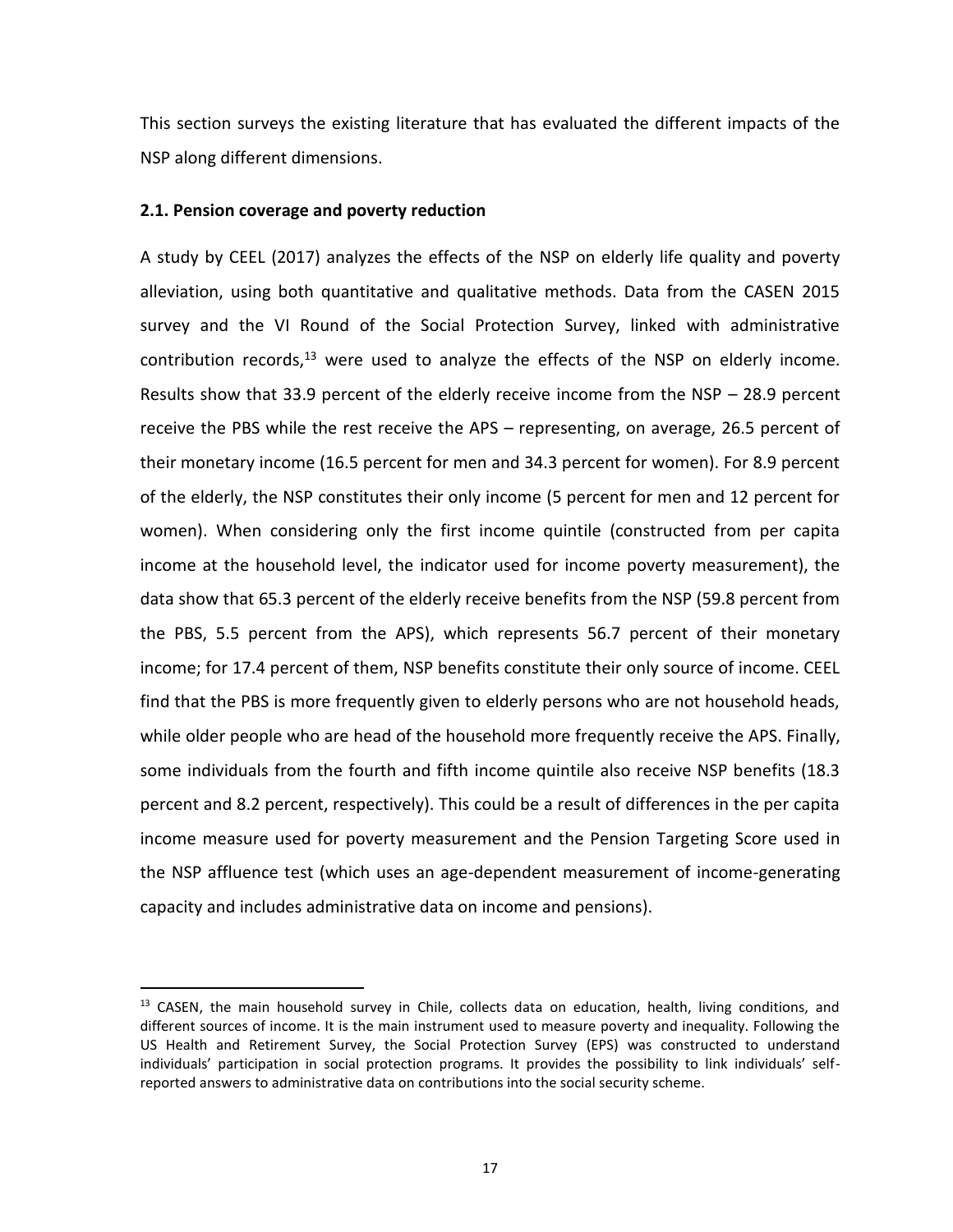To analyze how the cost of a consumption basket is modified when older people are part of the household and when income levels change (for example, when receiving benefits from the NSP), CEEL study the most recent income and expenditure survey (the VII *Encuesta de Presupuestos Familiares*). For households from the first income quintile and only constituted by (one or more) individuals over 65 years old, the old-age consumption basket's monthly cost is worth an estimated US\$300 (as of February 2017). The PBS is thus equivalent to 56 percent of the cost of this basket, and the average APS (approximately US\$105, according to official statistics) represents a 35 percent share. When considering all income quintiles, the average PBS represents 17 percent of the monthly cost of the old-age consumption basket; the average APS represents 11 percent.

CEEL's results show that income poverty among the elderly is reduced from 14.1 percent (higher than the general estimated poverty rate of 11.7 percent) to 5.9 percent (of which 1.2 percent is extreme poverty) when income from the NSP is considered in the calculation. Similarly, using a multidimensional measure of old-age poverty, the reduction is from 28.3 percent to 19.2 percent through the NSP effects on the retirement indicator.<sup>14</sup> Nevertheless, the study suggests analyzing poverty among individuals and not households when possible, considering that only 9.3 percent of households are constituted only by people older than 65 years.<sup>15</sup>

In summary, CEEL's study finds that the NSP constitutes an important source of income for the targeted population over 65 years old, and that it greatly contributes to alleviate income and multidimensional poverty among them. This is also consistent with the general (and in particular, women's) evaluation of the PBS: the qualitative analysis of the study shows that the NSP is positively evaluated across all socioeconomic strata, but especially by the lower ones.

 $\overline{a}$ 

 $14$  The multidimensional poverty measure was introduced in Chile with the 2015 CASEN survey, including five dimensions: education, health, work and social security, housing and living environment, and access to social networks and social cohesion.

 $15$  The authors suggest it would be important to develop an elderly consumption index and a specific multidimensional poverty index (MPI) for this group, considering some of the actual dimensions of the MPI do not apply for people over 65 years old.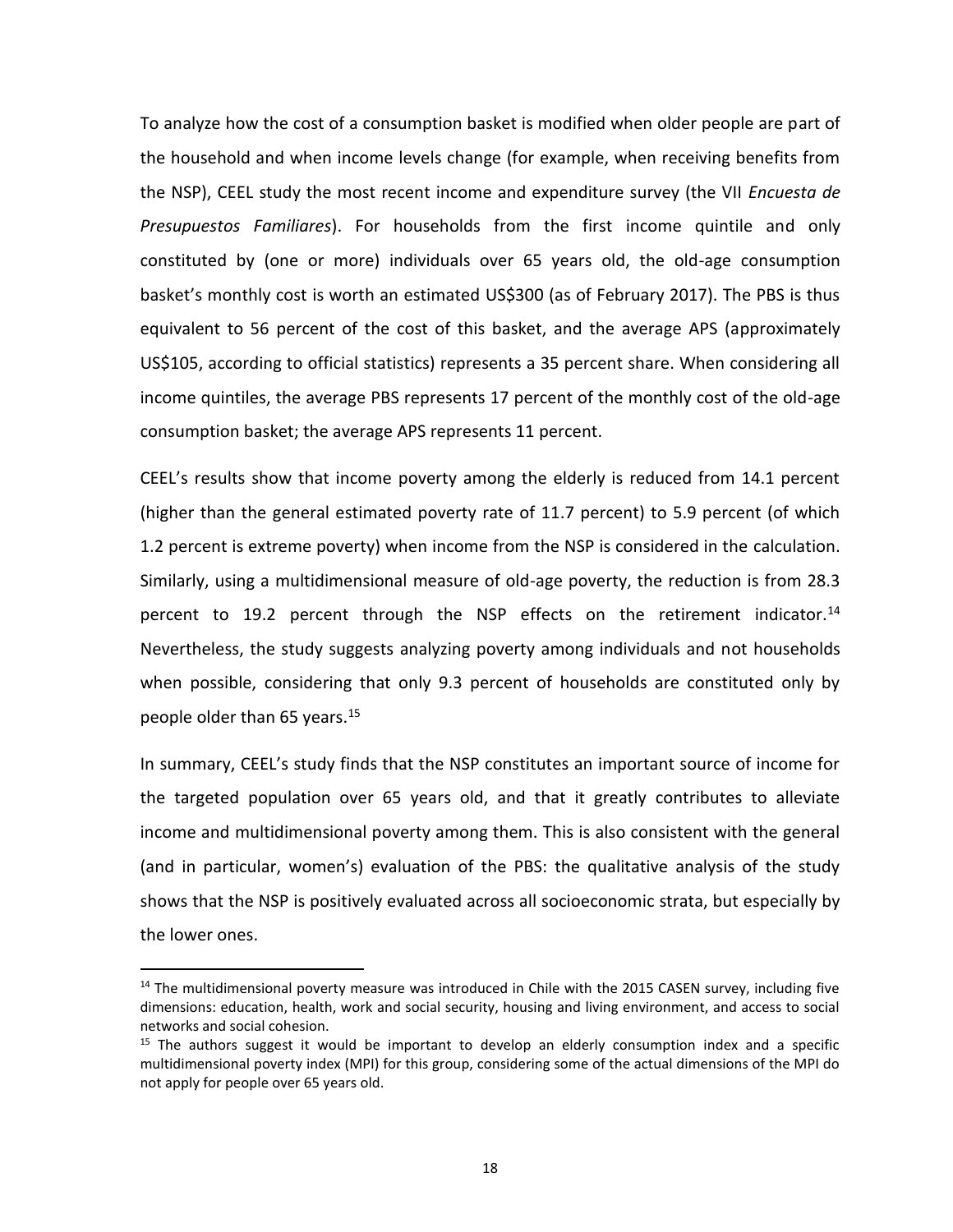#### <span id="page-19-0"></span>**2.2. Labor incentive effects**

 $\overline{a}$ 

Under the NSP design, the amount of noncontributory benefits decreases with the level of individuals' contributory effort during their working life, translating to an implicit tax on formal work.<sup>16</sup> Although special attention was given in the design of the new scheme to minimize these adverse effects on incentives, the theory suggests that both the level of benefits and their gradual reduction, conditional on the level of the self-funded pension, could affect contributory participation: greater future wealth is likely to reduce the incentive to save in the present (income effect); this effect is magnified by the fact that the future subsidy is partially reduced if the person saves more in the present (substitution effect).

This section reviews the literature that has formally modeled these incentive effects and attempted to assess the empirical magnitude of their impact.

Attanasio, Meghir, and Otero (2011) estimate the impact of the 2008 pension reform on formal and informal labor market participation in Chile using two sources of longitudinal data: the Social Protection Survey and the Pension System Administrative Records. They estimate the relationship between pension wealth/accrual rate and participation rates to the labor market. Some of their outcomes of interest, before and after the reform, are changes in: the distributions of pensions; the distribution of the pension gap between men and women; accumulated pension wealth; poverty levels among the elderly; the probability of contributing and the frequency of contributions; coverage of the system; men's and women's formal labor market participation; and the effects of having a child on labor force participation.

The study uses a difference-in-differences estimator to address the effect of the expected pension wealth on labor market participation, exploiting the differential effects on

 $16$  A detailed analysis of the effect of noncontributory benefits on the labor market and formality decisions can be found in Valdés-Prieto (2008).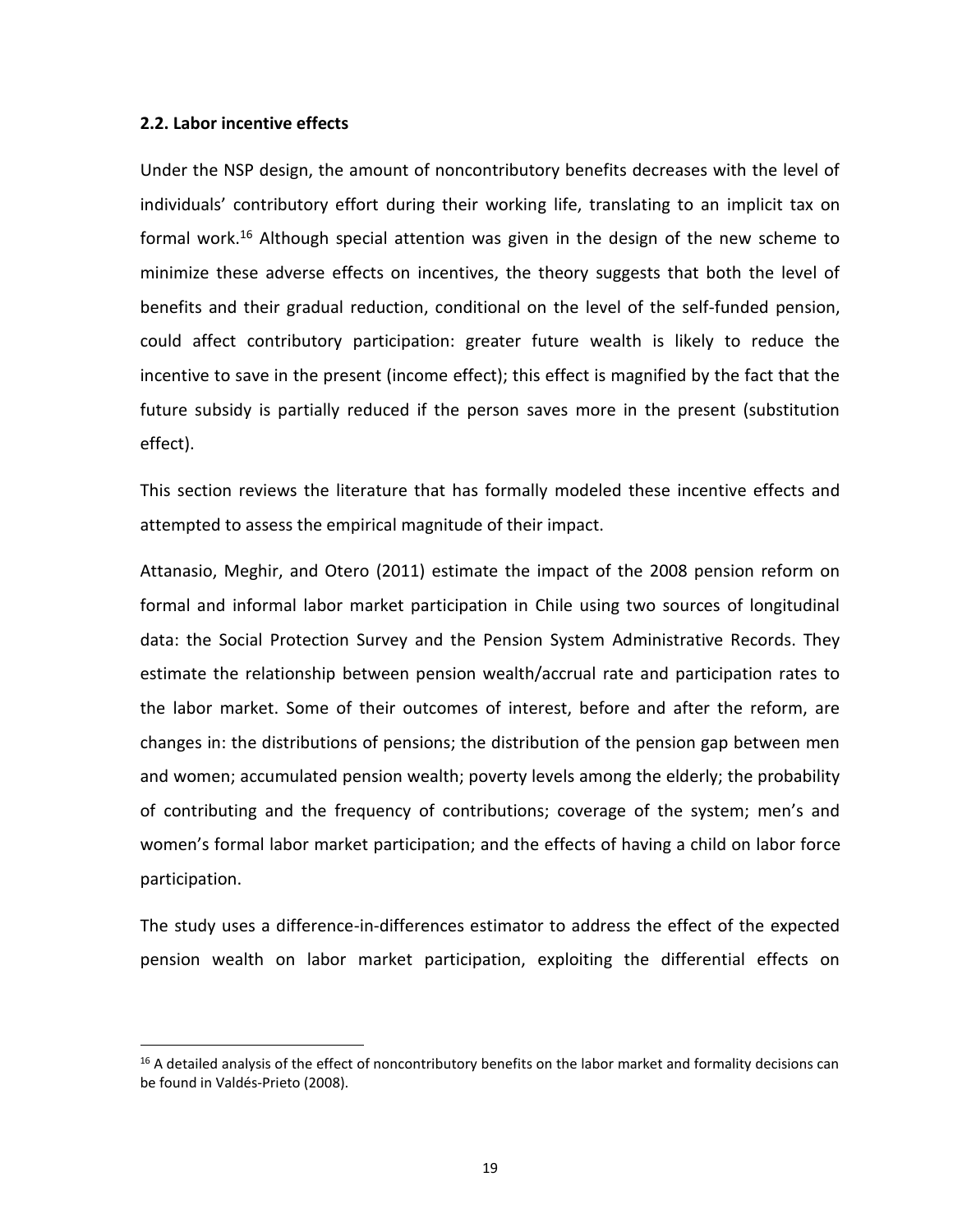individuals who belong to different birth cohorts and groups. To assess the long-run effects of the reform and effects for younger cohorts, they forecast a set of variables.

It is estimated that the reform increased self-financed pension wealth as well as the final pension. For workers retiring before 2015, self-financed pension wealth would increase on average by 0.6 percent, and the final pension by 15 percent on average. They find that the probability of contributing to the pension system decreased as a result of the reform, reducing formal labor market participation by around 4.1 percent for workers older than 40 years old. For female workers between 56 and 65 years old, the reform reduces the probability of being formal by 3.2 percent, while for men of the same age range, the reduction is 2.8 percent. Finally, they find that women's pension improvement has been 56 percent higher than that of men, significantly reducing gender inequalities.

Behrman et al. (2011) evaluate how Chile's 2008 pension system reform – specifically, the PBS – influenced economic outcomes (such as hours worked, self-reported health status, household expenditures, alcohol and cigarette consumption, health insurance, and ownership of consumer durables) for targeted poor households with at least one member aged 65 or older. They also analyze two other sets of outcomes: if there are any changes in knowledge and receipt of these new transfers between 2006 and 2009.

They use data from the Social Protection Survey (waves corresponding to 2006 and 2009), linked with administrative contribution data. They measure the "intent-to-treat" impacts of the PBS. The estimation strategy for transfers received and behavioral outcomes exploits reported changes between the two years, along with discontinuities in the applicability of the reform, related to household members' age and the score in the means-testing instrument, the *Ficha de Protección Social* (FPS). They control for observed characteristics unaffected by the program. The measured impact is stated as a triple-difference estimator since there are two eligibility criteria (age 65+ and being poor) plus the time difference between 2006 and 2009. Regarding the knowledge of the pension reform, since only the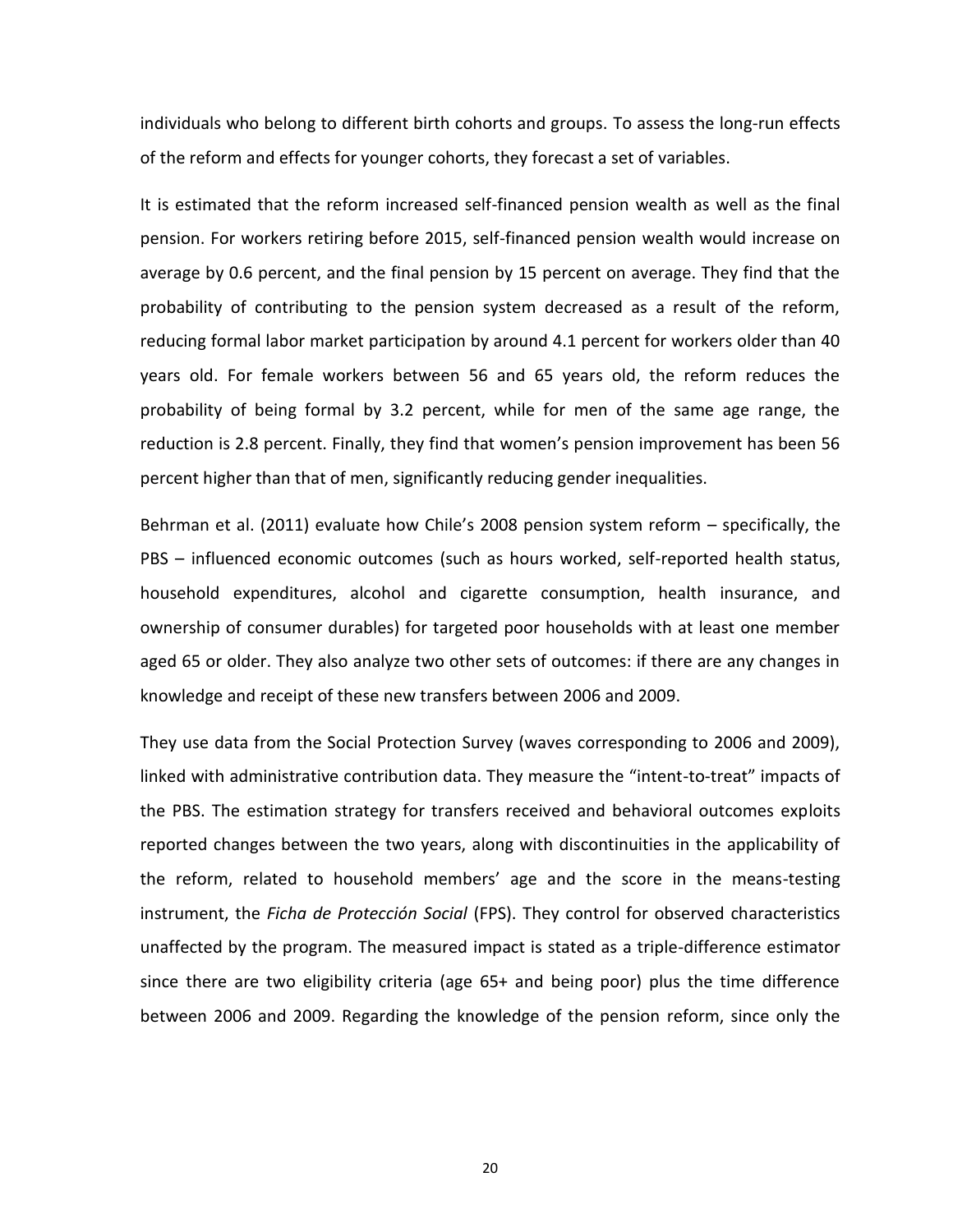2009 wave contains relevant information, they generate double-difference estimates using only data for that year (eliminating the "time difference" variable).

Results for pension reform knowledge and reports of transfers show that the poor are less well-informed than the nonpoor, but more likely to report receiving the PASIS/PBS targeted transfers. Regarding household transfers received, the 2008 reform positively and significantly impacts PASIS/PBS and total public transfers, but not private transfers, suggesting that little evidence exists of crowding out of private transfers. Targeted households received 2.4 percent more household annual income, with little evidence of a reduction in private transfers. Finally, for the impacts of the PBS on household behavior, results suggest that household welfare probably increased due to a number of factors: higher expenditures on basic consumption (an increase of US\$13 in annual expenditures on food, and of US\$16 on medicine, for example), including health care; enhanced leisure time as a result of reduced hours worked (a reduction of 1.6 hours per week); and improved selfreported health.

However, the authors note that the results found are not quantitatively large and not significantly different from zero at a significance level of 5 percent (the two most significant coefficients are for self-reported health status, significantly nonzero at the 10 percent level, and hours worked per week, significantly nonzero at the 15 percent level). The authors mention that the short-run effects found are small, so follow-up analyses would be crucial to measure longer-run outcomes and to evaluate the evolution over time of the different effects and responses.

Encina (2013) estimates the effect of Chile's 2008 pension system reform over labor participation outcomes, such as months spent working, months in inactivity, months in unemployment, months with contributions (all measured as a percentage of total months in the labor history), and per capita income (measured in monthly Chilean pesos). To do so, she uses the Social Protection Survey (panel for years 2006 and 2009) and a difference-indifferences propensity score (nearest neighbor) matching estimation; the treated group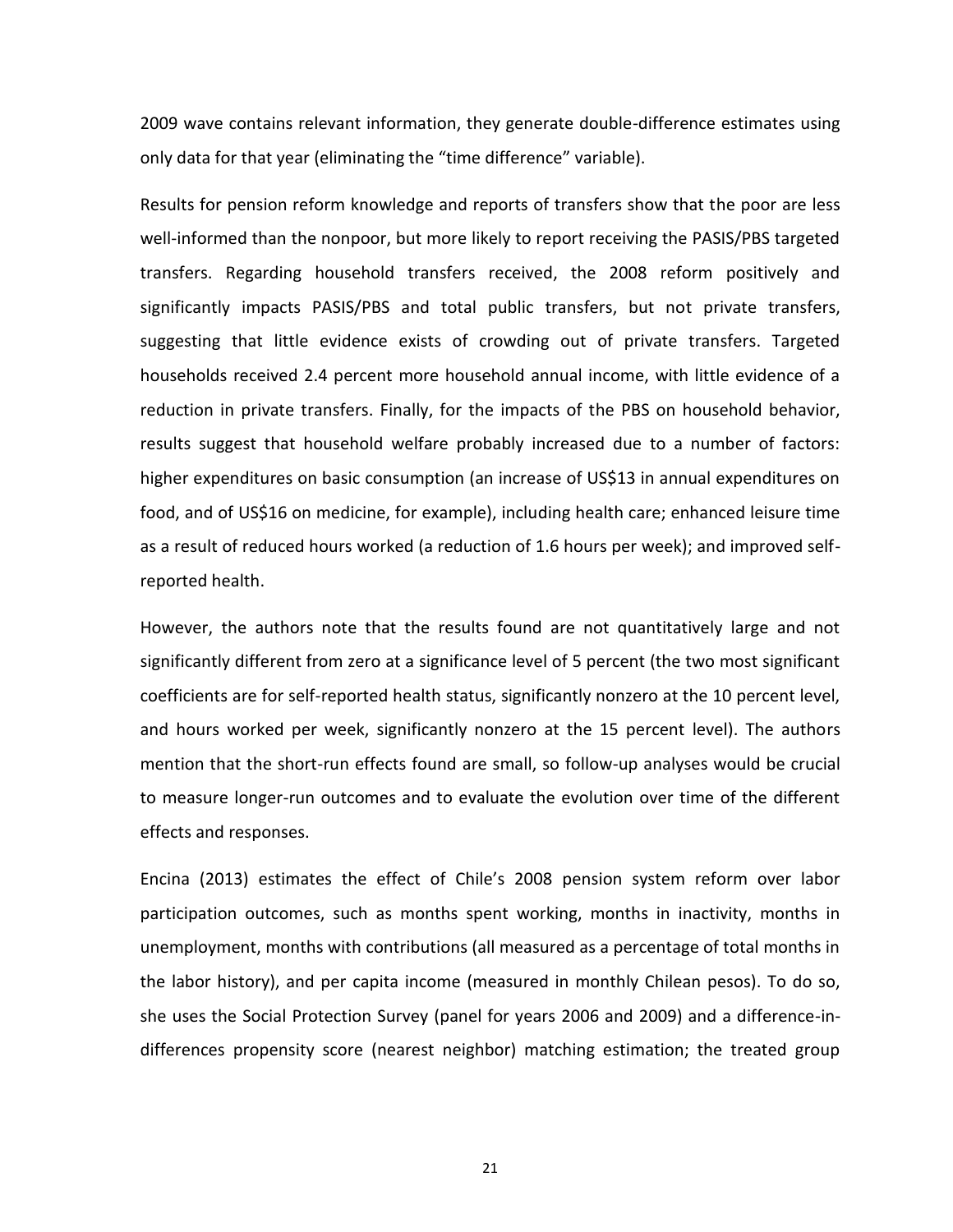comprised beneficiaries of the PBS in 2009, while the control group was selected by matching from people who satisfied conditions for the reception of the benefit, but did not receive it in that same year. These conditions include being 65 years or older, belonging to the 40 percent poorest population, receiving the PASIS, and not receiving another pension.

In general, results show that beneficiaries of the PBS showed deeper withdrawal from the labor market, made lower contributions, worked less, and showed longer periods of inactivity. In detail, results find that the treated group increased months in unemployment by 2 percent, relative to the control group, and worked, on average, 8 percent fewer months than the control group in 2009. The treated group also contributed 18 percent fewer months and spent 6 percent more months in inactive status, on average, all relative to the control group. Finally, no significant difference is found in per capita income; the treated group increased per capita income by US\$34 per month in 2009, which is considered a small effect compared to the poverty line.

The author concludes that the PBS is reducing incentives to participate in the labor market, which could explain the fact that people receiving the PBS do not have higher incomes: it seems that the new pension has a crowding-out effect, whereby the higher income of the PBS is compensated with lower incomes from working activities. Using longer panel data and exploring the consumption patterns of PBS beneficiaries is suggested to analyze the effects of the PBS in more detail.

Wong (2016) analyzes the shift in the labor market between the formal and uncovered sector by exploiting the differential impact of the 2008 Chilean pension system reform on the relative attractiveness of formal and uncovered sector jobs for different subgroups of the population. The first subgroup consists of people who would reasonably expect that the 2008 pension reform would generate a jump in their implicit marginal tax rate on pension contributions from 0 percent to 29.4 percent (based on the original benefit schedule, APS beneficiaries would expect to receive only 70.6 cents worth of incremental benefits from each dollar of contribution to their individual accounts). This is the largest subgroup. The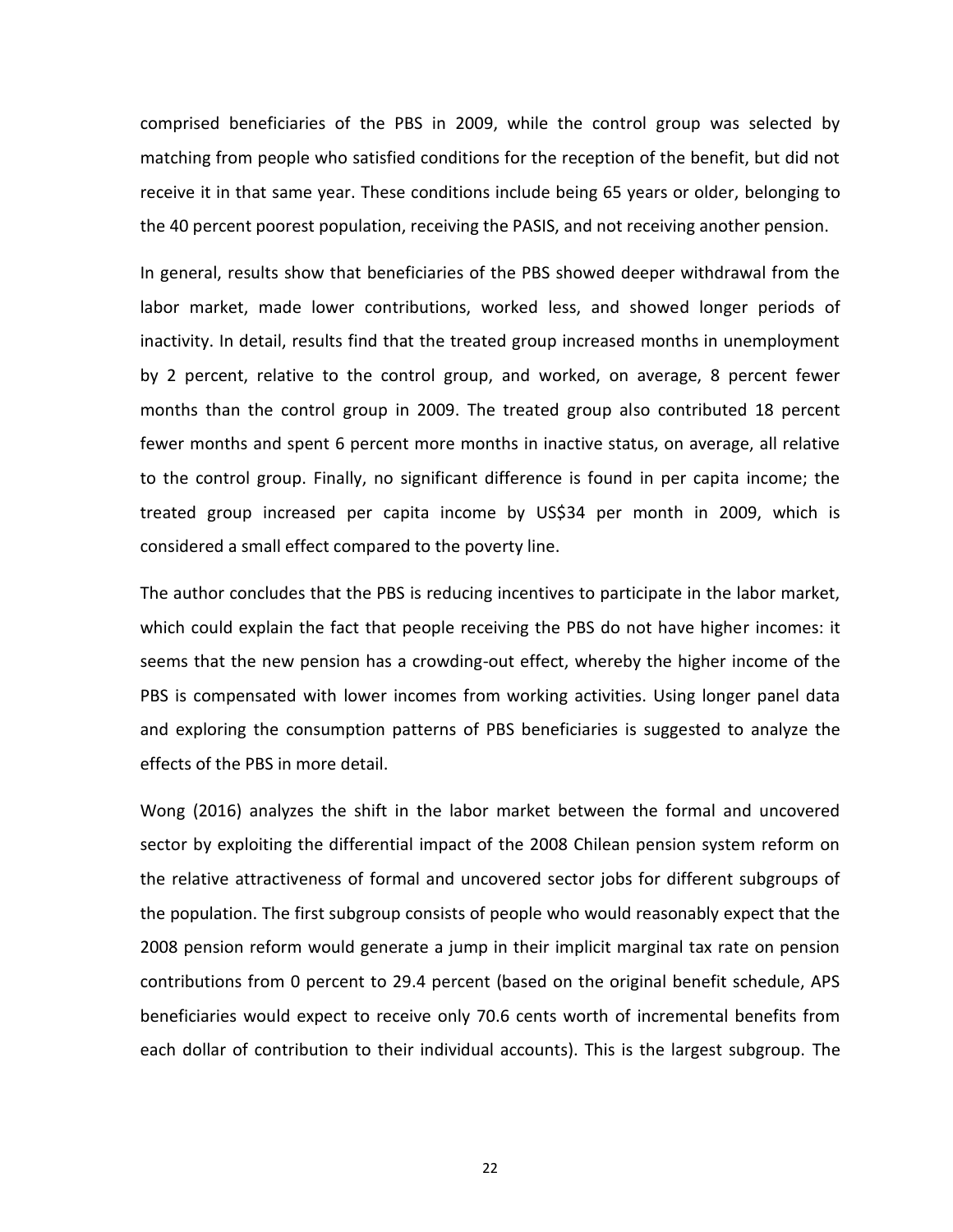second subgroup under analysis faced a drop in its implicit marginal tax rate, from 100 percent to 29.4 percent (as before the reform, for low-wage individuals who have just over 20 years of pension contribution, additional pension contribution would not increase their total pension benefits; elimination of the MPG lowered the 100 percent implicit marginal tax rate to 29.4 percent), increasing incentives to work in the formal sector. These changes in the incentives to make pension contributions may significantly affect formal sector labor supply since the uncovered sector of self-employed and informal jobs had no mandatory pension contribution. Using data from the Chilean Social Protection Surveys (2006, 2009) linked to the administrative Social Security record, Wong estimates a difference-indifferences model with individual fixed effects (among other models like conditional logit estimators) for both subgroups separately.

Results from the difference-in-differences estimations show that the first subgroup is, on average, about 2.9 percentage points less likely to work in the formal sector after the reform. The second subgroup is found to be about 8 percentage points more likely to work in the formal sector after the reform. It is noted, however, that this cannot be precisely estimated given the small number of individuals in this subgroup. It is also found that formal sector labor supply responses are stronger among the young (less than 30 years old) and people who are close to retirement (ages 55–59). No effect is found for people 40–54 years old. Finally, the author concludes that although in a small subgroup of the population the 2008 Chilean pension reform eliminated certain perverse incentives for pension contribution, it introduced a new disincentive to pension contribution for a much larger subgroup.

Summarizing, empirical results are consistent with theoretical predictions in terms of labor market behavior, but the estimated impacts are relatively small, and the effect on total pension income seems to be positive, with little evidence of crowding out of private transfers.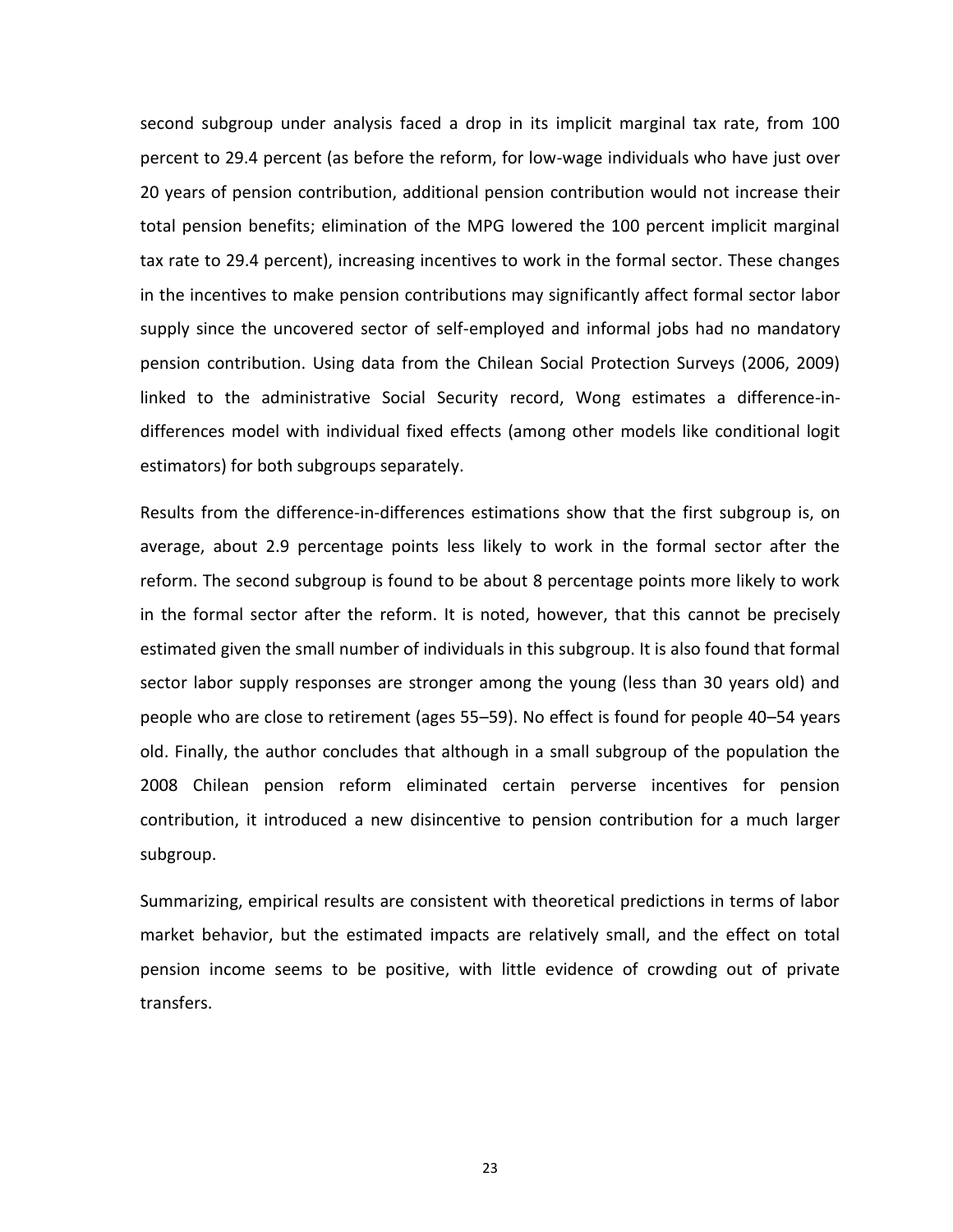#### <span id="page-24-0"></span>**2.3. Income and gender inequality**

 $\overline{a}$ 

The NSP is probably one of the largest income distribution policies to have been introduced in Chile in the last three decades.<sup>17</sup> The transparent and clearly targeted subsidy program is expected to modify the income distribution structure of the country, especially as the contributive pillar is essentially distribution-neutral (as benefits are actuarially calculated as a function of savings balance, age- and gender-differentiated mortality tables, the presence of survivorship beneficiaries, and prospective interest rates). In addition, the NSP design (which is neutral to beneficiaries' gender) should reduce the significant pension-related gender gap. This section surveys some of the recent literature evaluating the distributional impacts of the introduction of the NSP.<sup>18</sup>

Fajnzylber (2012a) studies how two alternative approaches to pension design – a traditional PAYG scheme and the Chilean scheme based on individual account plus the NSP – affect the overall distribution of lifetime wealth.<sup>19</sup> Using administrative micro-data, he simulates entire histories of income and benefits. As expected, no redistribution is found within the contributory pension scheme (individual accounts), but the inclusion of a solidarity component (financed by a fixed income tax rate) greatly reduces income inequality: the Gini coefficient diminishes from 0.499 (based only on lifetime income, without a pension scheme) to 0.462 when the AFP  $+$  NSP is put in place. The redistribution occurring through the pension system is in fact progressive. In contrast, the counterfactual defined benefits

 $17$  A general description of the context in which the 2008 reform took place (in contrast with the Argentinian pension reform in the same period) can be found in Rofman et al. (2009). Fajnzylber and Paraje (2013) provide the Chilean demographic context and how public policy has been modified to take into account the increased relevance of the elderly in the general social protection system, including the introduction in 2005 of the health program known as the Universal Access with Explicit Guarantees (*Acceso Universal con Garantías Explícitas,* AUGE).

 $18$  Earlier analysis of the gender impact of the Chilean pension system and the 2008 reform can be found in Berstein and Tokman (2005) and James, Cox Edwards, and Wong (2003).

 $19$  The simulated PAYG scheme is based on the Chilean Social Security program, the largest defined benefits scheme before the 1980 reform that introduced the current defined contributions scheme: a 10-year minimum contribution requirement, an initial replacement rate (on the average income over the last five years) of 50 percent, and an increase of 1 percent for every contributed year, with a 70 percent ceiling and a minimum pension equivalent to the PBS.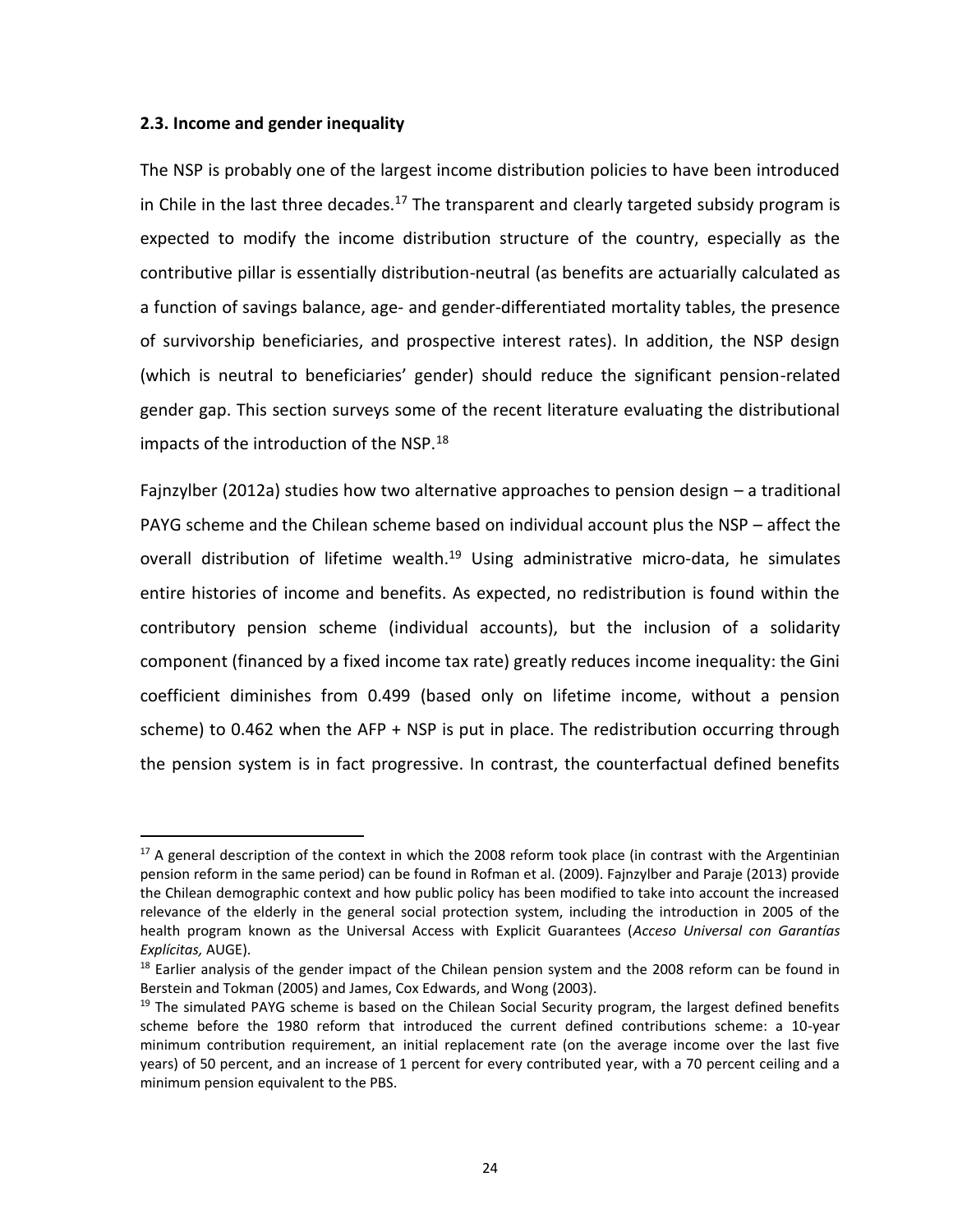scheme has only a marginal impact in reducing income inequality but leads to a significant reduction in the gender income gap.

Joubert and Todd (2011) examine whether the reform to the pension system promotes gender equity and whether it might generate unintended behavioral responses by altering incentives to work and save.<sup>20</sup> They use longitudinal data from the Social Protection Survey, the Chilean supervising agency for pension fund administrators, and data on the returns achieved by Chile's fund administrators. The authors estimate a dynamic structural model of labor supply and household savings decisions that considers dimensions of individual heterogeneity, allowing them to capture the distributional aspects of the reform's impacts. The model incorporates uncertainty, incomplete information, and forward-looking behavior under a rational expectations assumption. Its parameters are estimated by the method of simulated moments using prereform data (based on 2004 and 2006 EPS surveys), and forecasting for 2004, 2006 (in-sample), 2009, and 2014 (out-of-sample).

With this methodology, they simulate the differential, five-year ahead impact of the reform on: women's pension levels relative to men's, labor supply, poverty levels, contribution densities, participation in the formal sector, and age of effective retirement. They find that the reform will: (i) greatly increase women's savings through the AFP system (increases of about 95 percent in the mean level of women's balances), reducing the gap between women's and men's pension benefits (a decrease of 7.7 percent in men's pension savings is also estimated due to the shift toward working in uncovered sectors); and (ii) reduce poverty levels at older ages (but slightly increase poverty rates for younger age groups due to work disincentive effects). The reform also leads to a slight decrease in the density of contributions for women and men of 50 years or older, which reflects changes in labor supply and labor force sector participation decisions. In other words, some negative behavioral responses are anticipated due to the income effect: lower labor force participation at older ages and lower participation in the covered sector (which would result in lower contribution densities), for both men and women over 50 years old. This reduced

 $\overline{a}$ 

 $20$  A more general treatment of this analysis can be found in Joubert (2015).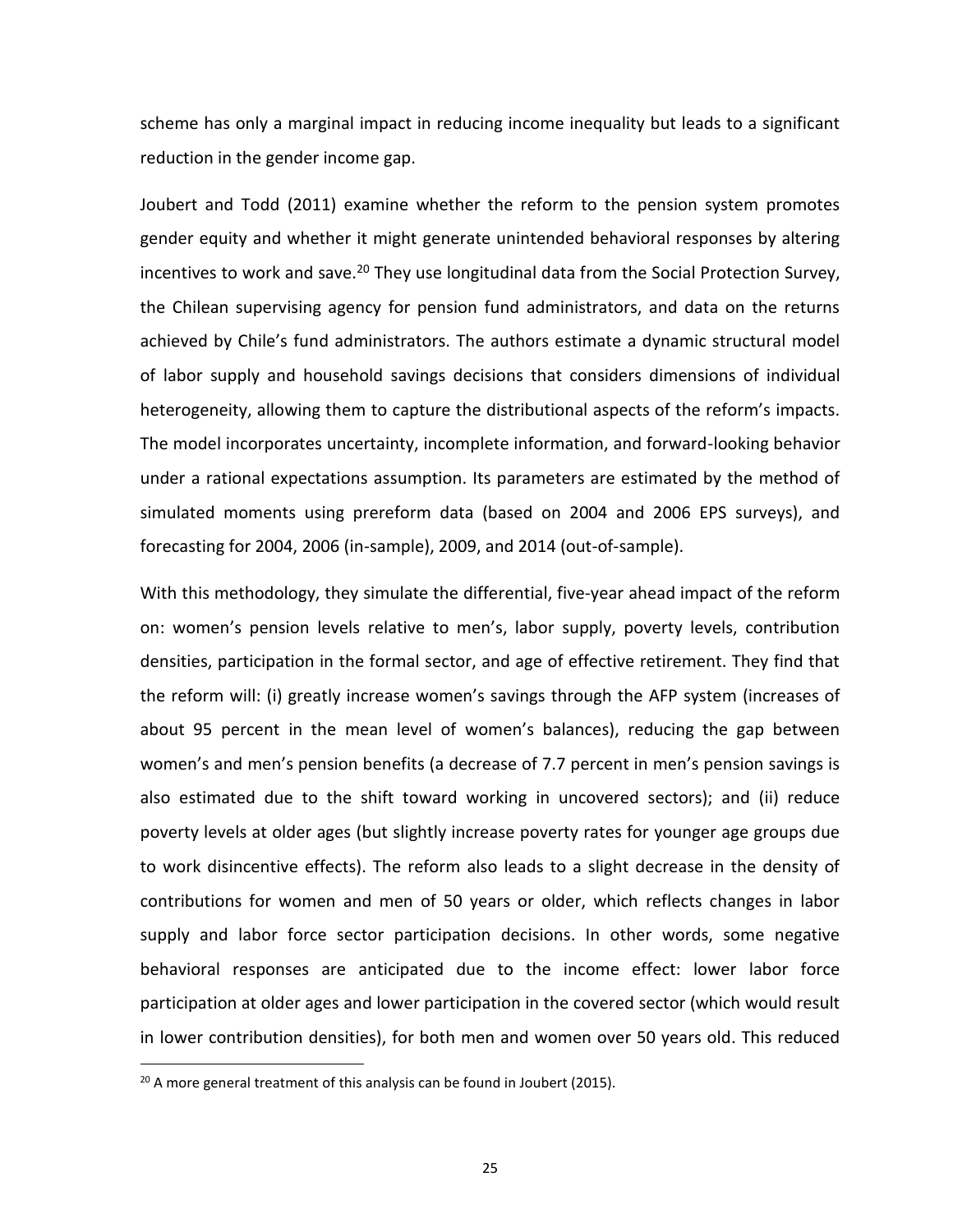participation in the labor market, relative to the prereform scenario, would be particularly high in the covered sector and for women.

Fajnzylber (2012b) analyzes the four main factors that affect pension differences by gender in the context of the Chilean pension system: the accumulation of pension rights, retirement age, the type of pension, and differences in longevity. Using aggregate statistics and simulation results, the author evaluates the relative importance of these factors and how the different measures included in the 2008 reform (including the NSP but also a bonus per child and the suggestion to increase legal retirement age to 65) affected this gap. The results suggest that introduction of a bonus per child can significantly raise pensions of women in the lower part of the pension distribution. The NSP will have a tremendous impact on all individuals with small pensions but especially among women, as they are more likely to be eligible for these benefits. Finally, a hypothetical increase in women's legal retirement age to 65 would have an important effect (9 percent on average), but would be especially important among women who are not eligible for the NSP.

#### **3. Conclusions**

<span id="page-26-0"></span>Poverty prevention pension pillars are a fundamental part of any modern, diversified pension system, particularly in low- or middle-income countries, where pension coverage is usually inadequate (Holzmann and Hinz 2005). The extension of coverage by means of the contributory pillar is limited by the capacity of low-income households to make savings efforts for old-age protection and the tension created by the existence of an informal sector. Noncontributory benefits have proven to be an effective tool to extend social protection to the elderly population.

The New Solidarity Pillar (NSP) introduced in Chile in 2008 represents a relatively novel design for noncontributory benefits that tries to balance the tension between extending universal coverage while maintaining an affordable fiscal cost and minimizing the formal labor disincentive effects associated with government subsidies. In contrast with the implicit redistribution existing in traditional PAYG schemes or minimum pension provisions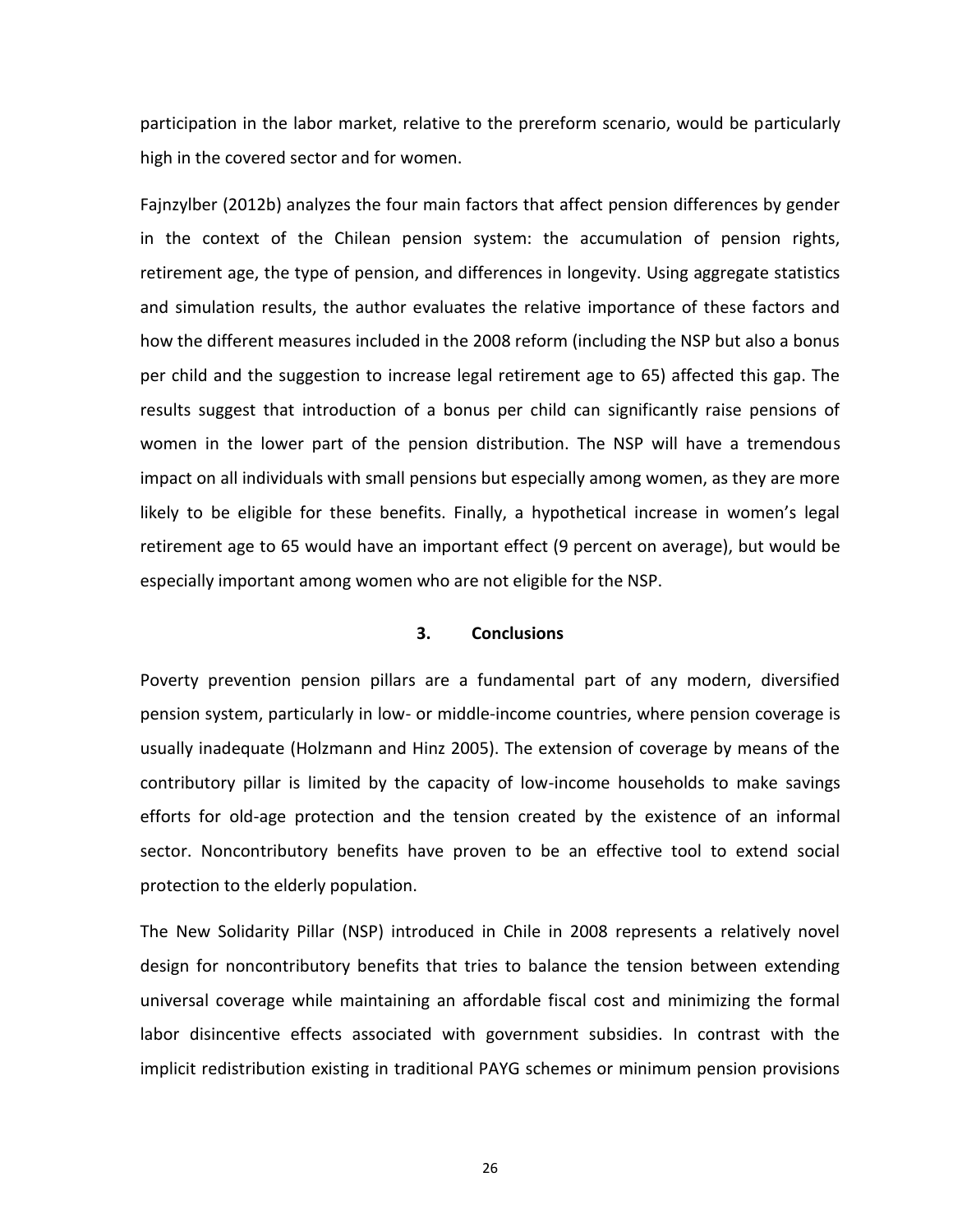(usually available for individuals with a minimum number of contributions), subsidies provided by the NSP are transparent and clearly targeted to individuals who need it most. They also provide a means to compensate for gender differences associated with culturally assigned roles, labor market discrimination, or differential longevity.

The reviewed literature suggests that the NSP has played a significant role in extending pension coverage to the population that needs it most, reducing poverty levels (both in terms of income and from a multidimensional perspective) and reducing lifetime income and gender inequality, with only minor disincentive effects or crowding out of private transfers. The relatively small labor market effects are not so surprising, as the new benefits replace an existing incentive structure (provided by the PASIS and the MPG) that also tended to discourage formal labor market participation.

These results are particularly important for countries with defined contributions pension schemes (both of a financial or notional nature), which tend to reproduce labor market distributional patterns into the old-age income inequality.

Many unanswered questions should be taken into account when considering adopting a similar program in other contexts, such as: how to provide sustainable financing; how to set the minimum pension level or the maximum pension eligible for subsidies; and which additional features to include to reduce the pension gender gap.

Introducing a noncontributory program like the NSP requires a sustainable fiscal effort from the government that should be sustained over the long run. A permanent source of income should be available to sustain the permanent source of fiscal expenditure. In the Chilean context, financing came largely from the gradual reduction in the transition cost associated with the 1980 reform that, by 2008, was starting to phase out. Alternative sources of financing could come from reducing fiscal imbalances in other pension programs (such as programs for civil servants) or redirecting resources from other assistance programs. Redistribution within the contributory program (which could be interpreted as an earmarked form of taxation) is also an alternative (when increased taxation is not an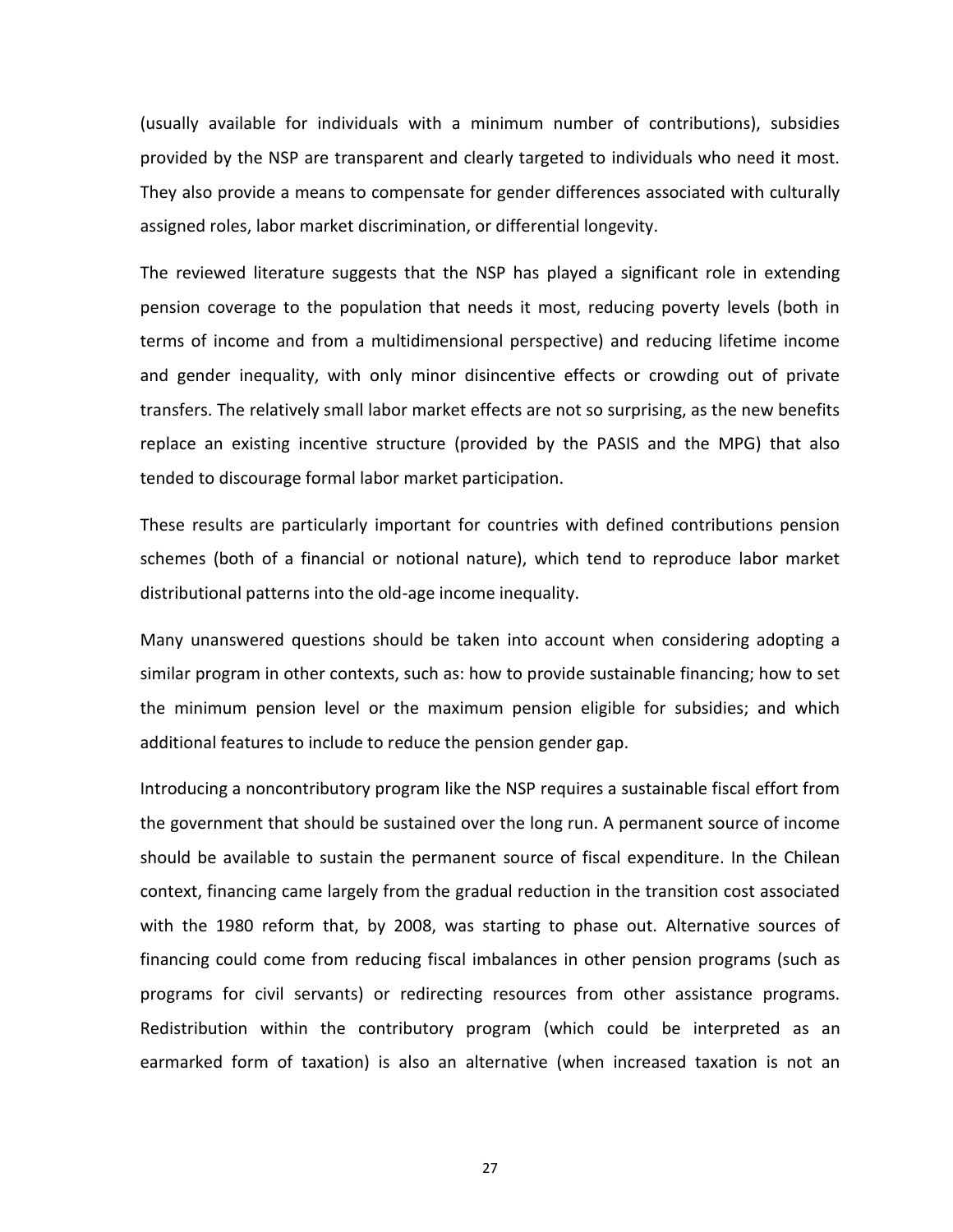option), though the formality disincentives are likely to be more important in this case, as labor-related contributions usually affect the entire income distribution (in contrast with general revenues, usually more concentrated on more well-off individuals).<sup>21</sup>

An important design option is the level of the minimum benefit (in the NSP context, the PBS). As mentioned in the reviewed literature, this amount represents in many cases the main source of income in the household so its level should be high enough to ensure protection above the poverty line for the typical old-age household. But at the same time, setting it at too high a level results not only in higher fiscal cost but also in potentially greater disincentive effects associated with more important income and substitution effects.

Similarly, the maximum pension with solidarity complement (PMAS) determines the range of individuals covered by the program, the fiscal cost, and the extent of disincentive impacts (given by substitution effects): a higher PMAS implies reaching a larger share of the population, with a higher fiscal cost but at the same time a lower implicit tax rate. Its level should therefore take into account a country's fiscal capacity and the importance of extending solidarity benefits to the middle class.

Although the NSP played an important role in reducing the gender gap, it was not explicitly designed with that purpose. In fact, allowing for a differential PMAS value for men and women could have allowed the system to eliminate the gender gap associated with women's higher longevity, so that a man and woman with the same savings balance and retirement age would receive exactly the same benefit.<sup>22</sup>

 $\overline{a}$ 

<sup>&</sup>lt;sup>21</sup> A reform bill sent to Congress in August 2017 proposes to create a new redistributive pillar, financed by a 2 percent raise in the pension contribution rate. The new contributions would finance a 20 percent improvement in the pension of current retirees (intergenerational redistribution), some redistribution between high-income and low-income participants (intragenerational redistribution), and a longevity-related compensation for women's pension, should they accept to postpone their retirement until age 65. The government that took office in March 2018 is more keen to extend tax-financed subsidies, rather than redistributing within a contributory program.

 $22$  This is particularly important in a context when other options (like compulsory unisex tables or differentiated contribution rates) are not viable from a political or economic standpoint.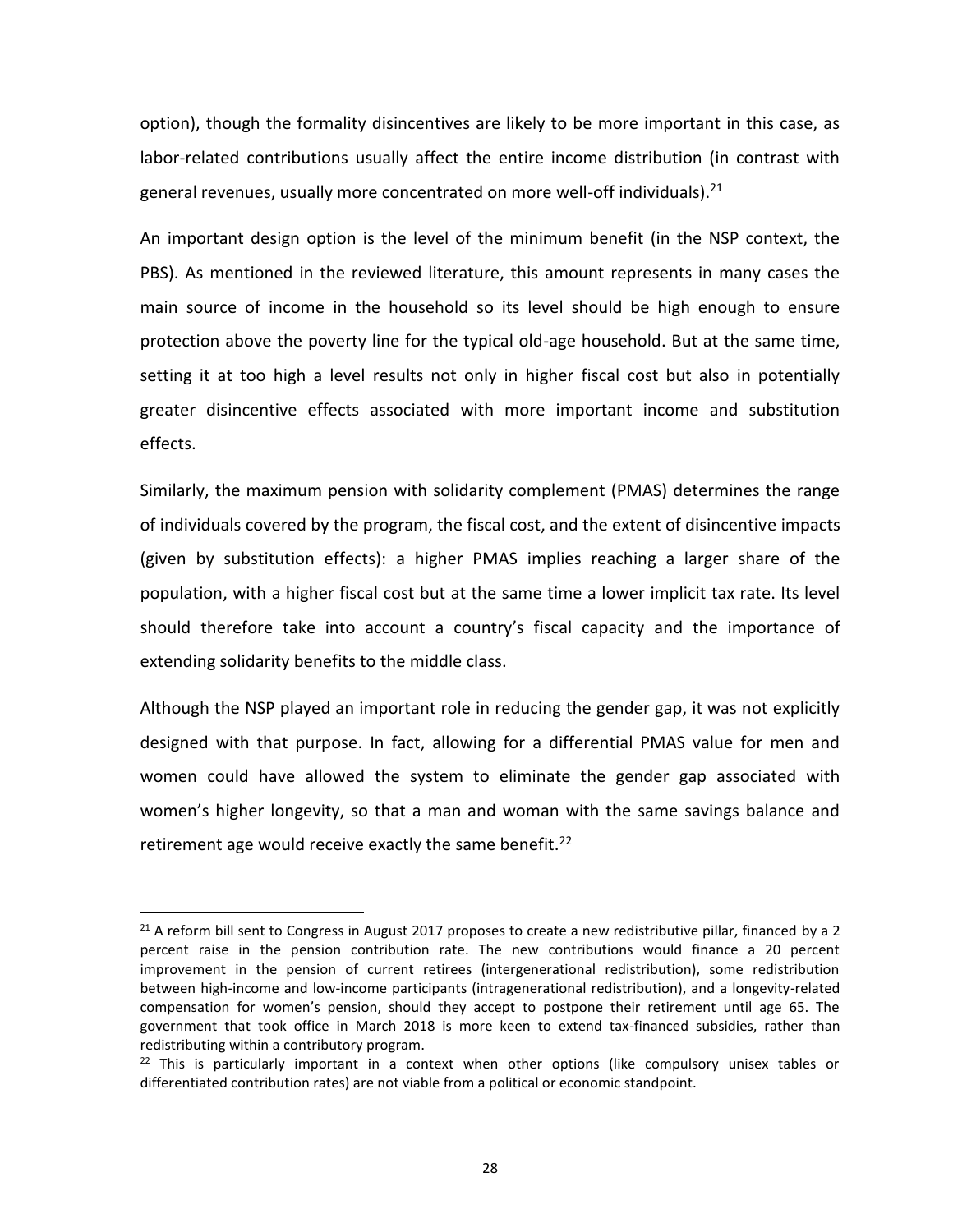#### <span id="page-29-0"></span>**References**

Arenas de Mesa, Alberto, Paula Benavides, Leonardo González, and José Castillo. 2008. "La Reforma Previsional Chilena: Proyecciones Fiscales 2009-2025." Estudios de Finanzas Públicas, Dirección de Presupuesto, Chile. December.

Attanasio, Orazio, Costas Meghir, and Alejandro Otero. 2011. "Pensions, Work, and Informality: The Impact of the 2008 Chilean Pension Reform." Unpublished Paper, University College London, UK.

Behrman, Jere, Maria Cecilia Calderon, Olivia S. Mitchell, Javiera Vasquez, and David Bravo. 2011. "First-Round Impacts of the 2008 Chilean Pension System Reform." SSRN Scholarly Paper, Social Science Research Network, Rochester, NY.

Berstein, Solange, and Andrea Tokman. 2005. "Brechas de Ingresos entre Géneros: ¿Perpetuadas o Exacerbadas en la Vejez?" Working Paper 8, Chilean Pension Supervisor, Santiago, Chile.

Berstein, Solange, Pablo Castañeda, Eduardo Fajnzylber, and Gonzalo Reyes. 2009. "Chile 2008: A Second Generation Pension Reform." Superintendence of Pensions, Chile, October.

Centro de Encuestas y Estudios Longitudinales de la Pontificia Universidad Católica de Chile (CEEL). 2017. "Evaluación del Pilar Solidario en el Financiamiento de la Canasta de Consumo, los Ingresos y la Pobreza Multidimensional de Hombres y Mujeres Adultos Mayores." Final Report, commissioned by the Consejo Consultivo Previsional and the Comisión de Usuarios del Sistema de Pensiones, Santiago, Chile.

Encina, Jenny. 2013. "Pension Reform in Chile: A Difference in Difference Matching Estimation." *Estudios de Economía* 40(1): 81-95.

Fajnzylber, Eduardo. 2012a. "Implicit Redistribution in the Chilean Social Insurance System." Working Paper 019, School of Government, Universidad Adolfo Ibáñez, Chile.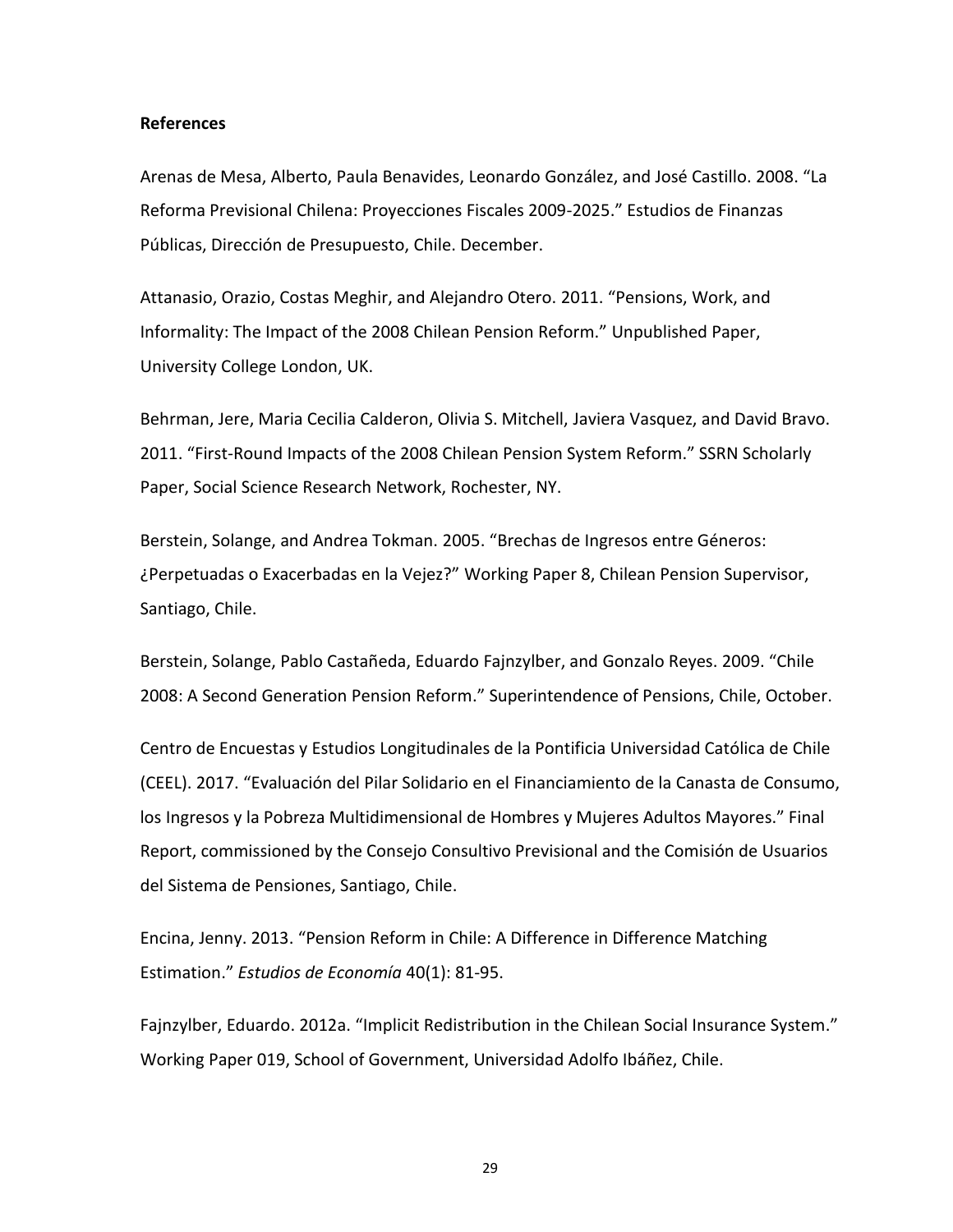\_\_\_\_\_. 2012b. "Gender Policy and Pensions in Chile." In *Nonfinancial Defined Contribution Pension Schemes in a Changing Pension World, Volume 2: Gender, Politics, and Financial Stability*, ed. Edward Palmer, Robert Holzmann, and David Robalino, pp. 113–139. Washington, DC: World Bank.

Fajnzylber, Eduardo, and Guillermo Paraje. 2013. "Chile." In *Más Alla de las Pensiones Contributivas: Catorce Experiencias en America Latina*, ed. Rafael Rofman, Ignacio Apella, and Evelyn Vezza, pp. 159–198. Washington, DC: World Bank.

Holzmann, Robert, and Richard Hinz. 2005. "Old Age Income Support in the 21st Century: An International Perspective on Pension Systems and Reform." Washington, DC: World Bank.

James, Estelle, Alejandra Cox Edwards, and Rebecca Wong. 2003. "The Gender Impact of Pension Reform." *Journal of Pension Economics and Finance* 2(2): 181–219.

Joubert, Clement. 2015. "Pension Design with a Large Informal Labor Market: Evidence from Chile." *International Economic Review* 56(2): 673–94.

Joubert, Clement, and Petra E. Todd. 2011. "How the Design of a Pension System Influences Old Age Poverty and Gender Equity: A Study of Chile's Private Retirement Accounts System." Working Paper, University of Pennsylvania, Philadelphia, PA.

Rofman, Rafael, Eduardo Fajnzylber, and Germán Herrera. 2010. "Reforming the Pension Reforms: Argentina and Chile." *Cepal Review* 101: 83-106.

Valdés-Prieto, Salvador. 2008. "A Theory of Noncontributory Pension Design." Working Paper 335, Instituto de Economía Pontificia Universidad Católica, Santiago, Chile.

Wong, Boris. 2016. "Formal Sector Labor Supply Responses to the 2008 Chilean Pension System Reform." Manuscript, University of California San Diego, San Diego, CA.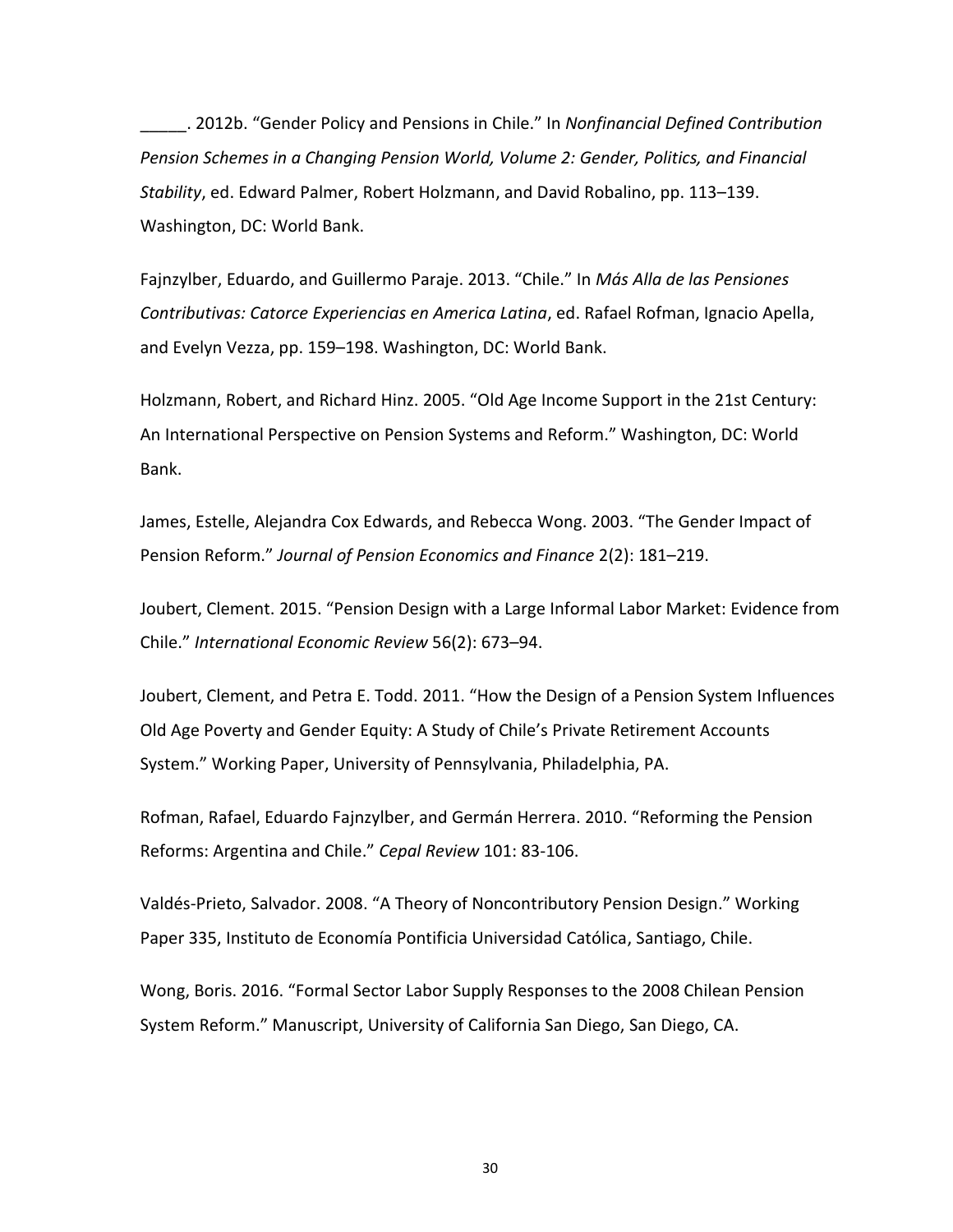<span id="page-31-0"></span>

|      | <b>Beneficiaries</b>      |                             |         |         | <b>Average benefit</b>                        |                             |       |       |
|------|---------------------------|-----------------------------|---------|---------|-----------------------------------------------|-----------------------------|-------|-------|
|      | (as of July of each year) |                             |         |         | (as of July of each year, US\$ of Sept. 2017) |                             |       |       |
|      | PBS men                   | PBS women APS men APS women |         |         | PBS men                                       | PBS women APS men APS women |       |       |
| 2008 | 101,420                   | 189,150                     |         |         | \$125                                         | \$125                       | \$-   | \$ -  |
| 2009 | 117,124                   | 261,334                     | 4,882   | 8,395   | \$154                                         | \$155                       | \$176 | \$153 |
| 2010 | 120,293                   | 285,566                     | 129,748 | 187,484 | \$156                                         | \$156                       | \$78  | \$75  |
| 2011 | 118,793                   | 286,810                     | 169,626 | 232,716 | \$161                                         | \$161                       | \$97  | \$97  |
| 2012 | 117,059                   | 288,929                     | 202,381 | 276,215 | \$166                                         | \$166                       | \$99  | \$98  |
| 2013 | 113,823                   | 286,900                     | 237,441 | 327,498 | \$166                                         | \$166                       | \$98  | \$97  |
| 2014 | 111,373                   | 289,553                     | 259,553 | 355,536 | \$176                                         | \$176                       | \$106 | \$103 |
| 2015 | 110,438                   | 289,446                     | 281,099 | 387,145 | \$183                                         | \$183                       | \$116 | \$115 |
| 2016 | 108,892                   | 290,754                     | 298,366 | 409,755 | \$191                                         | \$191                       | \$121 | \$122 |
| 2017 | 107,824                   | 291,786                     | 316,011 | 434,836 | \$215                                         | \$215                       | \$138 | \$139 |

## **Appendix. Beneficiaries and average benefits of the NSP, 2008–2017**

Source: Author's calculations, based on data available at www.spensiones.cl.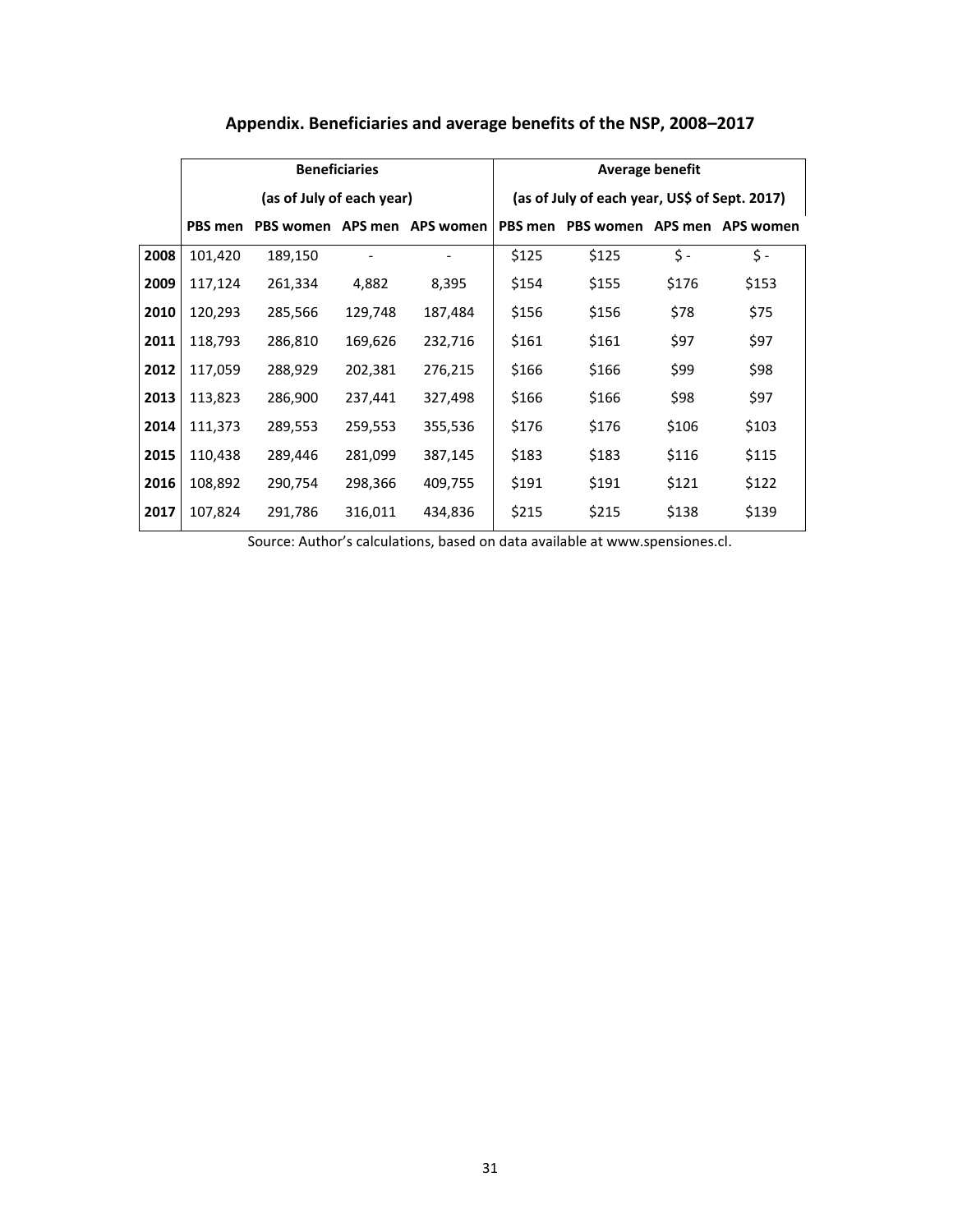# **Social Protection & Jobs Discussion Paper Series Titles 2017-2019**

| <u>No.</u> | <b>Title</b>                                                                                                                                                                            |
|------------|-----------------------------------------------------------------------------------------------------------------------------------------------------------------------------------------|
| 1929       | Developing Coherent Pension Systems: Design Issues for Private Pension Supplements to NDC Schemes<br>by William Price<br>April 2019                                                     |
| 1928       | Pensions in a Globalizing World: How Do (N)DC and (N)DB Schemes Fare and Compare on Portability and<br>Taxation?<br>by Bernd Genser and Robert Holzmann<br>April 2019                   |
| 1927       | The Politics of NDC Pension Scheme Diffusion: Constraints and Drivers<br>by Igor Guardiancich, R. Kent Weaver, Gustavo Demarco, and Mark C. Dorfman<br><b>April 2019</b>                |
| 1926       | Setting Up a Communication Package for the Italian NDC<br>by Tito Boeri, Maria Cozzolino, and Edoardo Di Porto<br>April 2019                                                            |
| 1925       | Sweden's Fifteen Years of Communication Efforts<br>by María del Carmen Boado-Penas, Ole Settergren, Erland Ekheden, and Poontavika Naka<br><b>April 2019</b>                            |
| 1924       | Information and Financial Literacy for Socially Sustainable NDC Pension Schemes<br>by Elsa Fornero, Noemi Oggero, and Riccardo Puglisi<br>April 2019                                    |
| 1923       | Communicating NEST Pensions for "New" DC Savers in the United Kingdom<br>by Will Sandbrook and Ranila Ravi-Burslem<br>April 2019                                                        |
| 1922       | Harnessing a Young Nation's Demographic Dividends through a Universal NDC Pension Scheme: A Case<br>Study of Tanzania<br>by Bo Larsson, Vincent Leyaro, and Edward Palmer<br>April 2019 |
| 1921       | The Notional and the Real in China's Pension Reforms<br>by Bei Lu, John Piggott, and Bingwen Zheng<br>April 2019                                                                        |
| 1920       | Administrative Requirements and Prospects for Universal NDCs in Emerging Economies<br>by Robert Palacios<br>April 2019                                                                  |
| 1919       | Bridging Partner Lifecycle Earnings and Pension Gaps by Sharing NDC Accounts<br>by Anna Klerby, Bo Larsson, and Edward Palmer<br>April 2019                                             |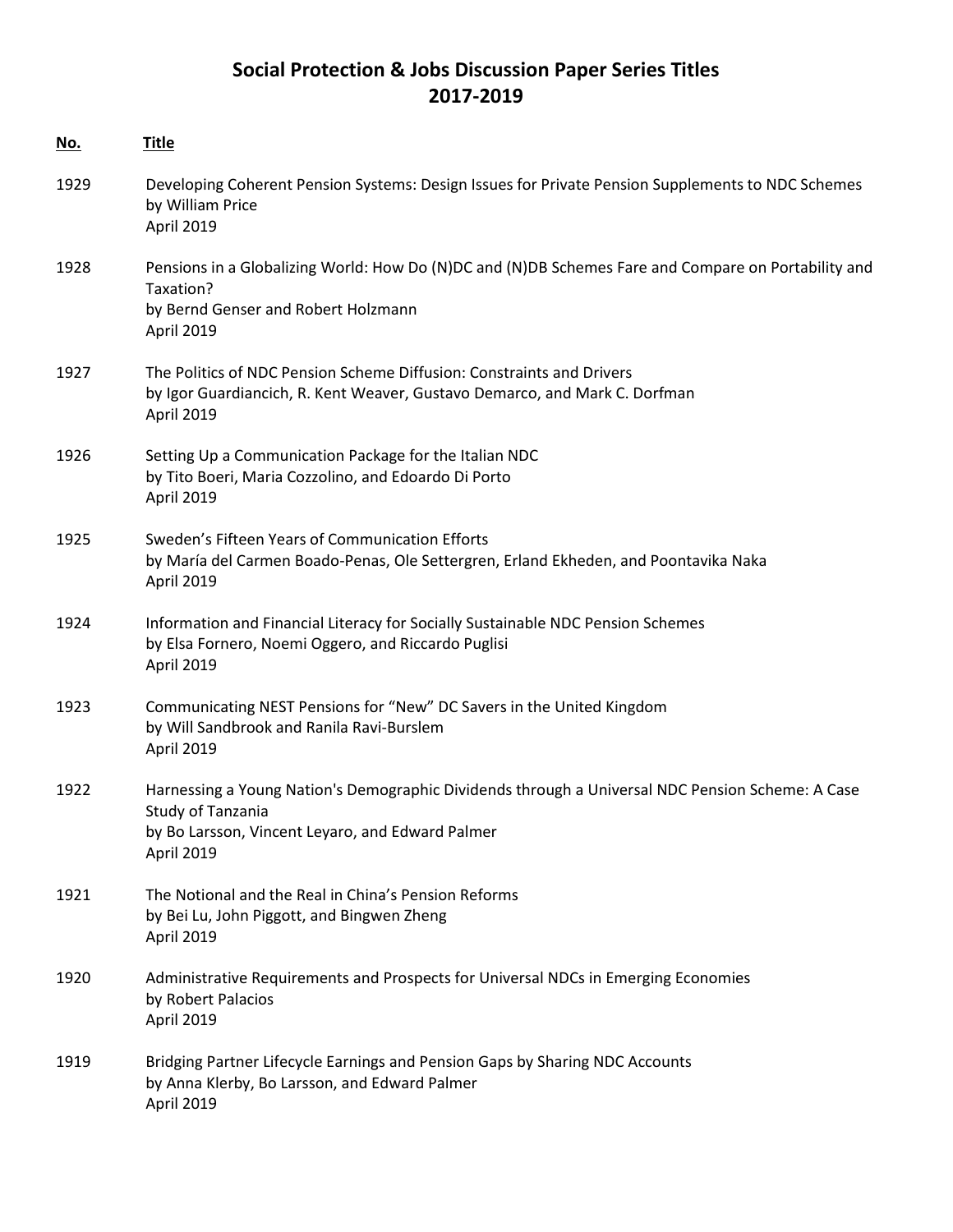| 1918 | The Impact of Lifetime Events on Pensions: NDC Schemes in Poland, Italy, and Sweden and the Point<br>Scheme in Germany<br>by Agnieszka Chłoń-Domińczak, Marek Góra, Irena E. Kotowska, Iga Magda, Anna Ruzik-Sierdzińska, and<br>Paweł Strzelecki<br>April 2019 |
|------|-----------------------------------------------------------------------------------------------------------------------------------------------------------------------------------------------------------------------------------------------------------------|
| 1917 | Drivers of the Gender Gap in Pensions: Evidence from EU-SILC and the OECD Pension Model<br>by Maciej Lis and Boele Bonthuis<br>April 2019                                                                                                                       |
| 1916 | Gender and Family: Conceptual Overview<br>by Nicholas Barr<br>April 2019                                                                                                                                                                                        |
| 1915 | Labor Market Participation and Postponed Retirement in Central and Eastern Europe<br>by Robert I. Gal and Márta Radó<br>April 2019                                                                                                                              |
| 1914 | NDC Schemes and the Labor Market: Issues and Options<br>by Robert Holzmann, David Robalino, and Hernan Winkler<br>April 2019                                                                                                                                    |
| 1913 | NDC Schemes and Heterogeneity in Longevity: Proposals for Redesign<br>by Robert Holzmann, Jennifer Alonso-García, Heloise Labit-Hardy, and Andrés M. Villegas<br>April 2019                                                                                     |
| 1912 | Annuities in (N)DC Pension Schemes: Design, Heterogeneity, and Estimation Issues<br>by Edward Palmer and Yuwei Zhao de Gosson de Varennes<br>April 2019                                                                                                         |
| 1911 | Overview on Heterogeneity in Longevity and Pension Schemes<br>by Ron Lee and Miguel Sanchez-Romero<br>April 2019                                                                                                                                                |
| 1910 | Chile's Solidarity Pillar: A Benchmark for Adjoining Zero Pillar with DC Schemes<br>by Eduardo Fajnzylber<br>April 2019                                                                                                                                         |
| 1909 | Sweden: Adjoining the Guarantee Pension with NDC<br>by Kenneth Nelson, Rense Nieuwenhuis, and Susanne Alm<br>April 2019                                                                                                                                         |
| 1908 | The ABCs of NDCs<br>by Robert Holzmann<br>April 2019                                                                                                                                                                                                            |
| 1907 | NDC: The Generic Old-Age Pension Scheme<br>by Marek Góra and Edward Palmer<br>April 2019                                                                                                                                                                        |
| 1906 | The Greek Pension Reforms: Crises and NDC Attempts Awaiting Completion<br>by Milton Nektarios and Platon Tinios<br>April 2019                                                                                                                                   |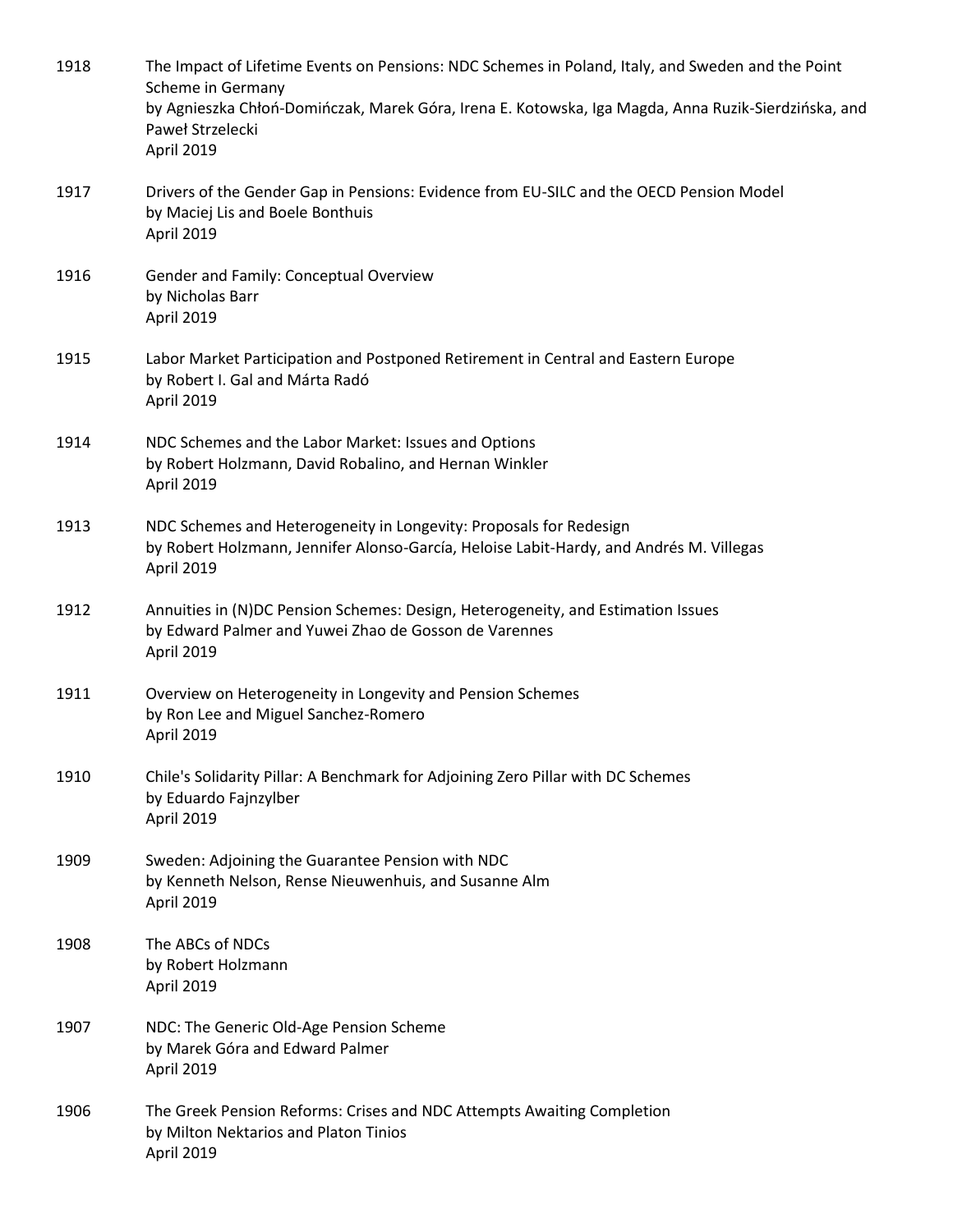| 1905 | The Norwegian NDC Scheme: Balancing Risk Sharing and Redistribution<br>by Nils Martin Stølen, Dennis Fredriksen, Erik Hernæs, and Erling Holmøy<br>April 2019                                                   |
|------|-----------------------------------------------------------------------------------------------------------------------------------------------------------------------------------------------------------------|
| 1904 | The Polish NDC Scheme: Success in the Face of Adversity<br>by Sonia Buchholtz, Agnieszka Chłoń-Domińczak, and Marek Góra<br>April 2019                                                                          |
| 1903 | The Italian NDC Scheme: Evolution and Remaining Potholes<br>by Sandro Gronchi, Sergio Nisticò, and Mirko Bevilacqua<br>April 2019                                                                               |
| 1902 | The Latvian NDC Scheme: Success Under a Decreasing Labor Force<br>by Edward Palmer and Sandra Stabina<br>April 2019                                                                                             |
| 1901 | The Swedish NDC Scheme: Success on Track with Room for Reflection<br>by Edward Palmer and Bo Könberg<br>April 2019                                                                                              |
| 1803 | Rapid Social Registry Assessment: Malawi's Unified Beneficiary Registry (UBR)<br>by Kathy Lindert, Colin Andrews, Chipo Msowoya, Boban Varghese Paul, Elijah Chirwa, and Anita Mittal,<br>November 2018         |
| 1802 | Human(itarian) Capital? Lessons on Better Connecting Humanitarian Assistance and Social Protection<br>by Ugo Gentilini, Sarah Laughton and Clare O'Brien, November 2018                                         |
| 1801 | Delivering Social Protection in the Midst of Conflict and Crisis: The Case of Yemen<br>by Afrah Alawi Al-Ahmadi and Samantha de Silva, July 2018                                                                |
| 1705 | Aging and Long-Term Care Systems: A Review of Finance and Governance Arrangements in Europe, North<br>America and Asia-Pacific<br>by Laurie Joshua, November 2017                                               |
| 1704 | Social Registries for Social Assistance and Beyond: A Guidance Note & Assessment Tool<br>by Phillippe Leite, Tina George, Changqing Sun, Theresa Jones and Kathy Lindert, July 1027                             |
| 1703 | Social Citizenship for Older Persons? Measuring the Social Quality of Social Pensions in the Global South<br>and Explaining Their Spread<br>by Tobias Böger and Lutz Leisering, July 2017                       |
| 1702 | The Impacts of Cash Transfers on Women's Empowerment: Learning from Pakistan's BISP Program<br>by Kate Ambler and Alan de Brauw, February 2017                                                                  |
| 1701 | Social Protection and Humanitarian Assistance Nexus for Disaster Response: Lessons Learnt from Fiji's<br><b>Tropical Cyclone Winston</b><br>by Aisha Mansur, Jesse Doyle, and Oleksiy Ivaschenko, February 2017 |

**To view Social Protection & Jobs Discussion Papers published prior to 2017, please visit www.worldbank.org/sp.**